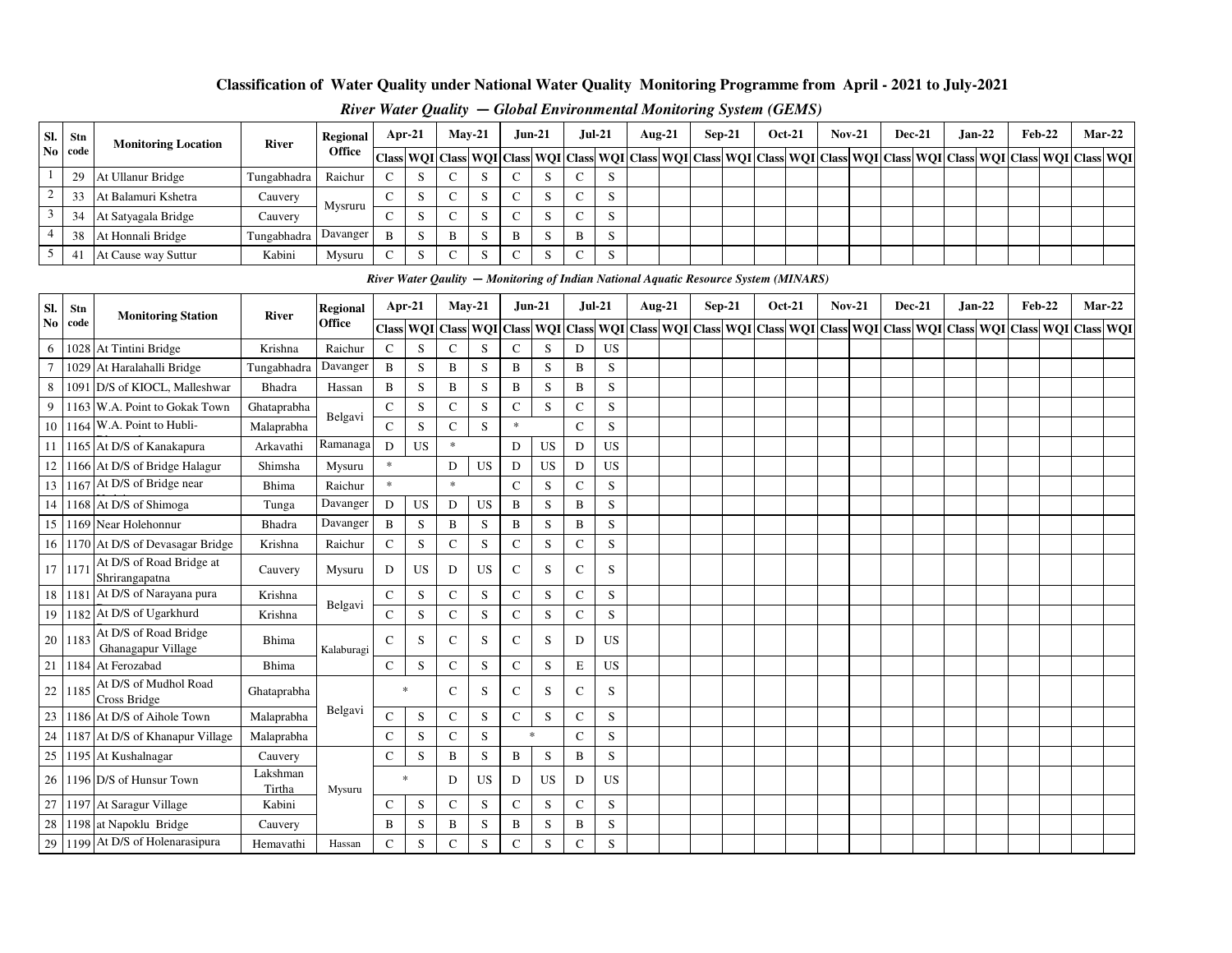| SI.    | Stn     | <b>Monitoring Location</b>                                                        | River              | Regional   | Apr-21       |           |              | $May-21$  |             | <b>Jun-21</b> | $Jul-21$       |             | Aug-21 | <b>Sep-21</b>                                                                                                 | Oct-21 | <b>Nov-21</b> | <b>Dec-21</b> |  | $Jan-22$ | <b>Feb-22</b> |  | $Mar-22$         |
|--------|---------|-----------------------------------------------------------------------------------|--------------------|------------|--------------|-----------|--------------|-----------|-------------|---------------|----------------|-------------|--------|---------------------------------------------------------------------------------------------------------------|--------|---------------|---------------|--|----------|---------------|--|------------------|
| No     | code    |                                                                                   |                    | Office     |              | Class WOI | <b>Class</b> | WOI       |             | Class WOI     |                |             |        | Class   WQI   Class   WQI   Class   WQI   Class   WQI   Class   WQI   Class   WQI   Class   WQI   Class   WQI |        |               |               |  |          |               |  | <b>Class WOI</b> |
| 30     | 1200    | Near Yediyur on NH-47                                                             | Shimsha            | Tumakuru   | D            | <b>US</b> | D            | <b>US</b> | $\mathbf D$ | <b>US</b>     | $\mathbf D$    | <b>US</b>   |        |                                                                                                               |        |               |               |  |          |               |  |                  |
| $31\,$ | 1386    | D/S of Karekura Village                                                           | Cauvery            | Mysuru     | $\mathbf C$  | S         | $\mathbf C$  | S         | $\mathbf C$ | S             | $\mathsf{C}$   | S           |        |                                                                                                               |        |               |               |  |          |               |  |                  |
| 32     | 1387    | D/S of Bhadravathi City                                                           | Bhadra             | Davangere  | ${\bf D}$    | <b>US</b> | ${\bf D}$    | <b>US</b> | $\mathbf B$ | $\mathbf S$   | $\, {\bf B}$   | ${\bf S}$   |        |                                                                                                               |        |               |               |  |          |               |  |                  |
| 33     | 1444    | At D/S of West Coast Paper<br>Mills                                               | Kali               | Dharwad    | $\mathbf C$  | ${\bf S}$ | $\mathbf C$  | S         |             | $\ast$        | $\ast$         |             |        |                                                                                                               |        |               |               |  |          |               |  |                  |
| 34     | 1445    | Kabini, W.A. Point at<br>KIADB, Nanjangud                                         | Kabini             | Mysuru     | $\mathbf C$  | S         | $\mathsf{C}$ | S         | $\mathbf C$ | $\mathbf S$   | $\mathsf{C}$   | S           |        |                                                                                                               |        |               |               |  |          |               |  |                  |
| 35     |         | 1446 Hebbala Valley near Mandya                                                   | Hebbala            |            | D            | <b>US</b> | ${\bf D}$    | <b>US</b> | ${\bf D}$   | <b>US</b>     | ${\bf D}$      | <b>US</b>   |        |                                                                                                               |        |               |               |  |          |               |  |                  |
|        |         | Bhima River Confluence of<br>36 1888 Jewagri Town Sewage<br><b>Disposal Point</b> | <b>Bhima</b>       | Kalaburagi | $\mathbf C$  | S         | C            | S         | $\mathbf C$ | S             | D              | <b>US</b>   |        |                                                                                                               |        |               |               |  |          |               |  |                  |
| 37     | 1889    | Ankali Bridge Along<br>Chikkodi Kagwad Road                                       | Krishna            | Belgavi    | ${\bf C}$    | S         | $\mathbf C$  | ${\bf S}$ | $\mathbf C$ | ${\bf S}$     | ${\bf C}$      | $\mathbf S$ |        |                                                                                                               |        |               |               |  |          |               |  |                  |
|        | 38 189  | Karanja river near byalahalli<br>village                                          | Karanja river      | Bidar      |              | $\ast$    |              | $\ast$    |             | $\ast$        | $\ast$         |             |        |                                                                                                               |        |               |               |  |          |               |  |                  |
|        |         | Netravathi U/S of Dharma<br>39 1892 Stala at Water Supply<br>Intake point         | Netravathi         | Mangaluru  | $\mathbf C$  | ${\bf S}$ | B            | ${\bf S}$ | ${\bf C}$   | ${\bf S}$     | ${\bf C}$      | ${\bf S}$   |        |                                                                                                               |        |               |               |  |          |               |  |                  |
|        |         | Yagachi River Near<br>40 1893 Pumping<br><b>Stations Hassan City</b>              | Yagachi            | Hassan     | $\mathbf C$  | S         | ${\bf C}$    | ${\bf S}$ | $\mathbf C$ | S             | ${\bf C}$      | S           |        |                                                                                                               |        |               |               |  |          |               |  |                  |
|        | 41 1894 | U/S Uppinagady Town<br>Before Confluence with<br>river Nethravathi                | Kumara<br>Dhara    | Mangaluru  | $\bf{B}$     | S         | B            | ${\bf S}$ | $\mathbf C$ | S             | ${\bf C}$      | ${\bf S}$   |        |                                                                                                               |        |               |               |  |          |               |  |                  |
|        | 42 1895 | Kagina D/S of Sewage<br>disposal point                                            | Kagina             | Kalaburagi | $\mathbf C$  | S         | E            | <b>US</b> | $\mathbf C$ | S             | $\mathbf C$    | S           |        |                                                                                                               |        |               |               |  |          |               |  |                  |
| 43     | 1896    | Confluence point of Tunga<br>and Bhadra at Kudli                                  | Tunga-Bhadra       | Davangere  | B            | S         | B            | S         | B           | S             | B              | S           |        |                                                                                                               |        |               |               |  |          |               |  |                  |
| 44     | 2763    | Asangi Village                                                                    | Asangi nalla       |            | $\mathsf C$  | ${\bf S}$ | ${\bf C}$    | ${\bf S}$ | $\mathbf C$ | ${\bf S}$     | ${\bf C}$      | S           |        |                                                                                                               |        |               |               |  |          |               |  |                  |
|        | 45 2764 | At Badami Bridge                                                                  | Malaprabha         | Belgavi    | $\mathbf C$  | ${\bf S}$ | $\mathsf{C}$ | S         | $\mathbf C$ | ${\bf S}$     | ${\bf C}$      | S           |        |                                                                                                               |        |               |               |  |          |               |  |                  |
| 46     | 2765    | U/S of MPM                                                                        | Bhadra             |            | $\mathbf{B}$ | ${\bf S}$ | $\, {\bf B}$ | S         | $\bf{B}$    | ${\bf S}$     | $\, {\bf B}$   | S           |        |                                                                                                               |        |               |               |  |          |               |  |                  |
| 47     | 2766    | At New Bridge                                                                     | Tungabhadra        |            | B            | S         | B            | S         | B           | $\mathbf S$   | B              | S           |        |                                                                                                               |        |               |               |  |          |               |  |                  |
| 48     | 2767    | U/S of HPF Old Bridge                                                             | Tungabhadra        |            | $\bf{B}$     | ${\bf S}$ | $\, {\bf B}$ | S         | B           | S             | $\overline{B}$ | S           |        |                                                                                                               |        |               |               |  |          |               |  |                  |
| 49     | 2768    | D/S of HPF                                                                        | Tungabhadra        | Davangere  | D            | <b>US</b> | D            | <b>US</b> | D           | <b>US</b>     | $\, {\bf B}$   | S           |        |                                                                                                               |        |               |               |  |          |               |  |                  |
|        | 50 2769 | At Jack Well Point                                                                | Tungabhadra        |            | B            | ${\bf S}$ | ${\bf D}$    | <b>US</b> | $\bf{B}$    | ${\bf S}$     | $\, {\bf B}$   | ${\bf S}$   |        |                                                                                                               |        |               |               |  |          |               |  |                  |
| 51     | 2770    | At Harihar Water Supply<br>Intake                                                 | Tungabhadra        |            | D            | US        | D            | <b>US</b> | ${\bf D}$   | US            | B              | $\mathbf S$ |        |                                                                                                               |        |               |               |  |          |               |  |                  |
|        | 52 2771 | U/S of KIOCL                                                                      | Bhadra             | Hassan     | $\, {\bf B}$ | S         | $\, {\bf B}$ | S         | $\bf{B}$    | ${\bf S}$     | $\bf{B}$       | S           |        |                                                                                                               |        |               |               |  |          |               |  |                  |
|        |         | 53 2772 D/S of Kattemalavadi                                                      | Lakshman<br>Tirtha | Mysuru     |              | $\ast$    | ${\bf D}$    | <b>US</b> | ${\bf D}$   | <b>US</b>     | D              | <b>US</b>   |        |                                                                                                               |        |               |               |  |          |               |  |                  |
| 54     |         | 2773 At Bannur Bridge                                                             | Cauvery            |            | $\mathbf C$  | ${\bf S}$ | ${\bf C}$    | ${\bf S}$ | $\mathbf C$ | $\mathbf S$   | ${\bf C}$      | ${\bf S}$   |        |                                                                                                               |        |               |               |  |          |               |  |                  |
|        |         | 55 2774 At Ranganathittu                                                          | Cauvery            | Mysuru     | $\mathbf C$  | ${\bf S}$ | $\mathbf C$  | S         | $\mathbf C$ | S             | $\mathcal{C}$  | S           |        |                                                                                                               |        |               |               |  |          |               |  |                  |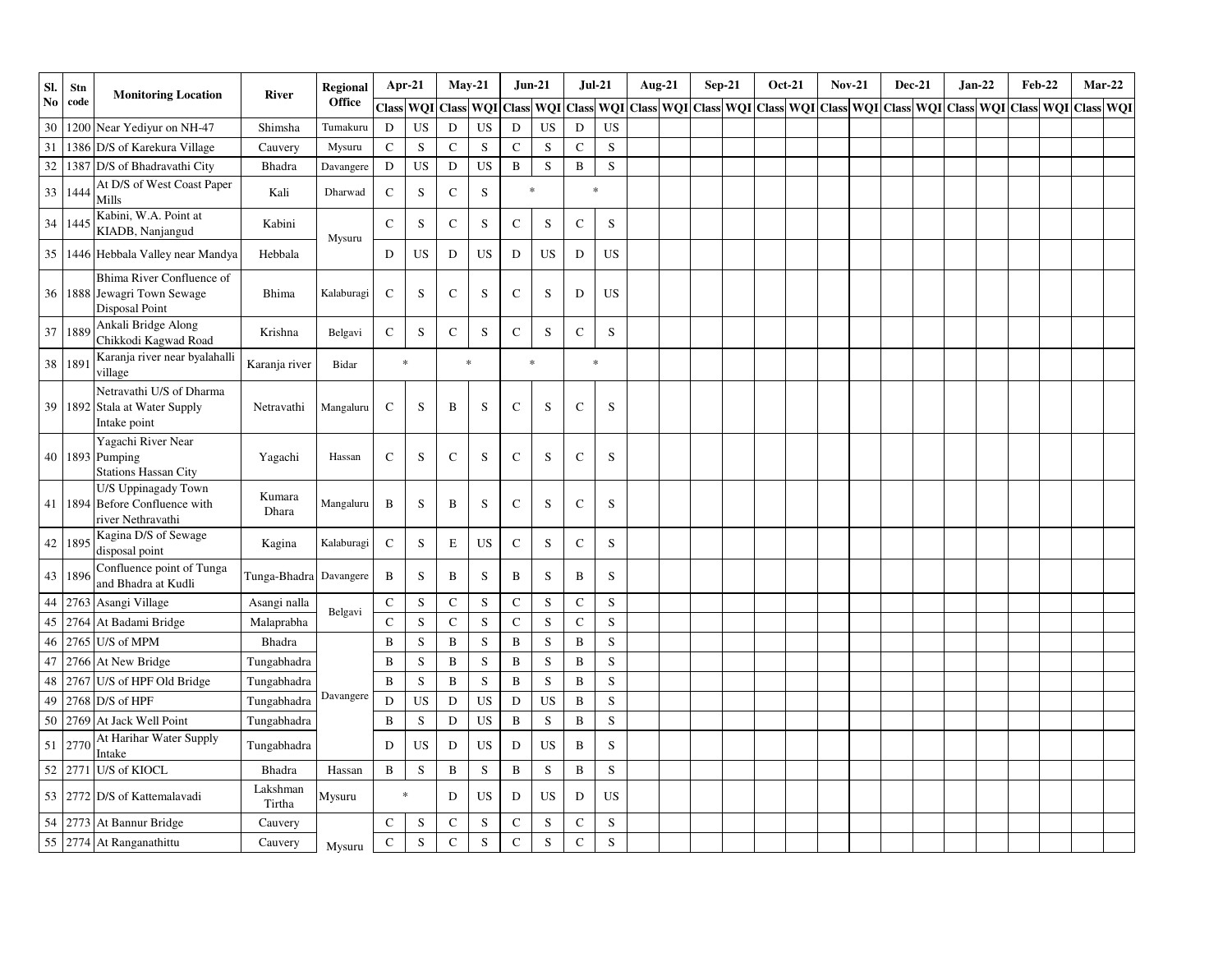| SI.           | Stn     | <b>Monitoring Location</b>                                                     | River               | <b>Regional</b> | Apr-21       |             | $May-21$     |             | $Jun-21$      |           | $Jul-21$     |             | <b>Aug-21</b> | <b>Sep-21</b> | <b>Oct-21</b> | <b>Nov-21</b> | <b>Dec-21</b>                                                                                                                                                                 | $Jan-22$ |  | <b>Feb-22</b> | $Mar-22$ |
|---------------|---------|--------------------------------------------------------------------------------|---------------------|-----------------|--------------|-------------|--------------|-------------|---------------|-----------|--------------|-------------|---------------|---------------|---------------|---------------|-------------------------------------------------------------------------------------------------------------------------------------------------------------------------------|----------|--|---------------|----------|
| $\mathbf{No}$ | code    |                                                                                |                     | Office          |              | Class WQI   |              |             |               |           |              |             |               |               |               |               | Class   WQI   Class   WQI   Class   WQI   Class   WQI   Class   Class   WQI   Class   WQI   Class   WQI   Class   WQI   Class   WQI   Class   WQI   Class   WQI   Class   WQI |          |  |               |          |
| 56            | 2775    | At Bathing Ghat,<br>Nanjanagud                                                 | Kabini              |                 | D            | <b>US</b>   | ${\bf C}$    | $\mathbf S$ | $\mathbf C$   | S         | ${\bf C}$    | ${\bf S}$   |               |               |               |               |                                                                                                                                                                               |          |  |               |          |
| 57            | 2776    | D/S of Gangawathi                                                              | Tungabhadra         | Raichur         | $\mathbf C$  | ${\bf S}$   | ${\bf C}$    | ${\bf S}$   | $\mathbf C$   | S         | $\mathbf C$  | S           |               |               |               |               |                                                                                                                                                                               |          |  |               |          |
| 58            | 2777    | At Shahabad Bridge                                                             |                     |                 | ${\bf C}$    | ${\bf S}$   | $\mathbf C$  | ${\bf S}$   | $\mathbf C$   | S         | $\mathsf{C}$ | S           |               |               |               |               |                                                                                                                                                                               |          |  |               |          |
| 59            | 4499    | Benniothora dam<br>Kurkota village,                                            | Kagina              | Kalaburagi      | $\mathbf{C}$ | S           | $\mathbf C$  | ${\bf S}$   | $\mathbf C$   | S         | $\mathsf{C}$ | S           |               |               |               |               |                                                                                                                                                                               |          |  |               |          |
| 60            |         | Kagina river at D/S of<br>4500 bridge cum barrage,<br>Sadem Tq.                | Kagina              | Kalaburagi      | $\mathbf C$  | S           | $\mathbf C$  | S           | $\mathbf C$   | S         | $\mathsf{C}$ | S           |               |               |               |               |                                                                                                                                                                               |          |  |               |          |
| 61            | 2780    | U/S of WCPM, Dandeli                                                           | Kali                | Dharwad         | $\mathbf C$  | S           | ${\bf C}$    | S           | $\ast$        |           | $\ast$       |             |               |               |               |               |                                                                                                                                                                               |          |  |               |          |
| 62            | 2781    | D/S of Alamatti Dam                                                            | Krishna             | Belgavi         | $\mathbf C$  | ${\bf S}$   | $\mathbf C$  | ${\bf S}$   | $\mathsf C$   | S         | $\mathbf C$  | ${\bf S}$   |               |               |               |               |                                                                                                                                                                               |          |  |               |          |
| 63            | 3558    | Dodesugur bridge gaugung<br>Station                                            | Tungabhadra         | Raichur         | $\ast$       |             | $\ast$       |             | $\mathsf C$   | S         | $\mathsf{C}$ | S           |               |               |               |               |                                                                                                                                                                               |          |  |               |          |
| 64            | 3562    | Thumbe water supply<br>station to Mangalore city                               | Nethravathi         | Mangaluru       | $\, {\bf B}$ | ${\bf S}$   | $\, {\bf B}$ | S           | $\mathbf C$   | S         | $\mathbf C$  | S           |               |               |               |               |                                                                                                                                                                               |          |  |               |          |
| 65            | 3563    | U/s of Uppinangady town                                                        | Nethravathi         |                 | $\mathbf C$  | ${\bf S}$   | ${\bf C}$    | ${\bf S}$   | $\mathbf C$   | S         | $\mathsf{C}$ | S           |               |               |               |               |                                                                                                                                                                               |          |  |               |          |
| 66            |         | 3566 KRS Dam Mandya                                                            | Cauvery             |                 | $\mathbf C$  | S           | $\mathbf C$  | ${\bf S}$   | $\mathsf C$   | S         | $\mathbf C$  | S           |               |               |               |               |                                                                                                                                                                               |          |  |               |          |
| 67            | 3567    | D/s Shimsha near Madduar                                                       | Shimsha             |                 | $\ast$       |             | $\mathbf D$  | <b>US</b>   | $\mathbf C$   | S         | $\mathsf{C}$ | S           |               |               |               |               |                                                                                                                                                                               |          |  |               |          |
| 68            | 3568    | Water supply intakepoint to<br>Srirangapatna town                              | Cauvery             |                 | $\mathbf C$  | S           | $\mathbf C$  | ${\bf S}$   | $\mathbf C$   | S         | $\mathbf C$  | S           |               |               |               |               |                                                                                                                                                                               |          |  |               |          |
| 69            | 3569    | Water supply intake point to<br>Mandya town                                    | Cauvery             |                 | $\mathbf C$  | ${\bf S}$   | ${\bf C}$    | ${\bf S}$   | ${\bf C}$     | S         | $\mathsf{C}$ | S           |               |               |               |               |                                                                                                                                                                               |          |  |               |          |
| 70            | 3570    | D/s of KR Nagar bridge                                                         | Cauvery             |                 | $\mathbf C$  | ${\bf S}$   | $\mathbf C$  | $\mathbf S$ | $\mathbf C$   | S         | $\mathbf C$  | S           |               |               |               |               |                                                                                                                                                                               |          |  |               |          |
| 71            | 3571    | U/s of KR Nagar                                                                | Cauvery<br>Lakshman |                 | $\mathbf C$  | $\mathbf S$ | ${\bf C}$    | ${\bf S}$   | $\mathbf C$   | ${\bf S}$ | $\mathbf C$  | $\mathbf S$ |               |               |               |               |                                                                                                                                                                               |          |  |               |          |
| $72\,$        | 3572    | Water supply intake point to<br>Hunsur town                                    | Thirtha             |                 | $\ast$       |             | ${\bf D}$    | <b>US</b>   | D             | US        | D            | <b>US</b>   |               |               |               |               |                                                                                                                                                                               |          |  |               |          |
| 73            |         | 3573 D/s of Kushalanagar town                                                  | Cauvery             |                 | B            | S           | $\, {\bf B}$ | ${\bf S}$   | $\mathbf B$   | S         | $\, {\bf B}$ | S           |               |               |               |               |                                                                                                                                                                               |          |  |               |          |
| 74            | 3574    | Water supply intake point to<br>Madikeri town (Kootehole)                      | Cauvery             | Mysuru          | B            | S           | $\, {\bf B}$ | S           | $\mathcal{C}$ | S         | B            | S           |               |               |               |               |                                                                                                                                                                               |          |  |               |          |
| 75            |         | U/s Intake point to<br>3575 Nanjanagud & Gundlupet<br>at Debur                 | Kabini              |                 | C            | S           | $\mathbf C$  | S           | $\mathsf{C}$  | S         | $\mathsf{C}$ | S           |               |               |               |               |                                                                                                                                                                               |          |  |               |          |
| 76            | 3576    | Water supply intake point to<br>Mysore pump house                              | Cauvery             |                 | $\mathbf C$  | S           | ${\bf C}$    | $\mathbf S$ | $\mathbf C$   | S         | $\mathbf C$  | S           |               |               |               |               |                                                                                                                                                                               |          |  |               |          |
|               | 77 3577 | Water supply intake point to<br>T. Narasipura                                  | Kabini              |                 | $\mathbf C$  | $\mathbf S$ | ${\bf C}$    | ${\bf S}$   | ${\bf C}$     | S         | $\mathbf C$  | $\mathbf S$ |               |               |               |               |                                                                                                                                                                               |          |  |               |          |
|               |         | D/s of Cauvery Maddur<br>78 3578 water supply treatment plant<br>at @ Bachalli | Cauvery             |                 | $\mathsf{C}$ | S           | $\mathsf{C}$ | S           | $\mathcal{C}$ | S         | $\mathsf{C}$ | S           |               |               |               |               |                                                                                                                                                                               |          |  |               |          |
|               | 79 3579 | Water supply intake point at<br>Kollegala, Dasanapura                          | Cauvery             |                 | $\mathbf C$  | S           | $\mathbf C$  | S           | $\mathbf C$   | S         | $\mathsf{C}$ | S           |               |               |               |               |                                                                                                                                                                               |          |  |               |          |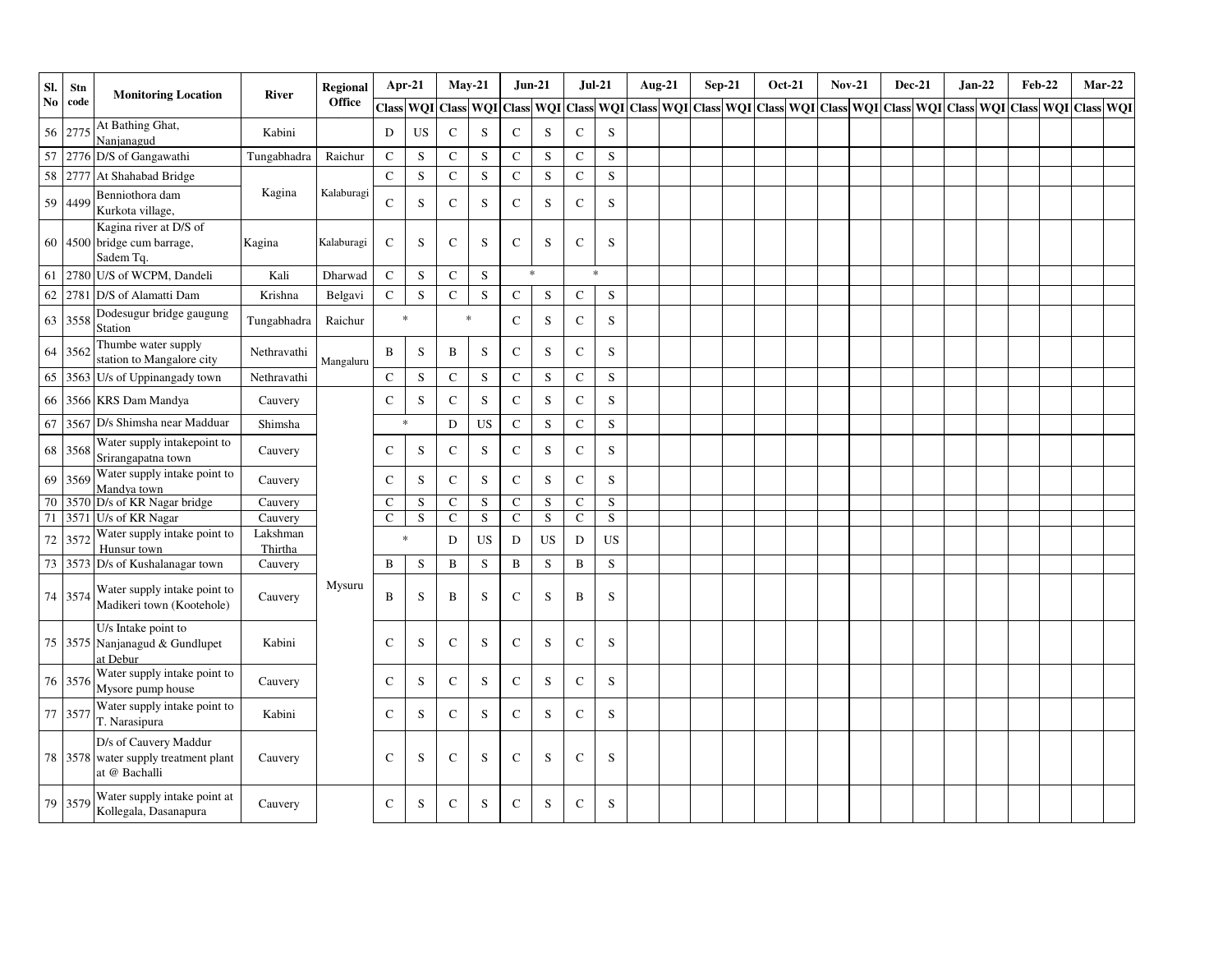| SI.    | Stn      | <b>Monitoring Location</b>                                                           | River                     | Regional      |                | Apr-21           |              | $May-21$    | $Jun-21$     |             | $Jul-21$      |           | <b>Aug-21</b>                                                                                                                                                                                                                | $Sep-21$ |  | Oct-21 | <b>Nov-21</b> |  | <b>Dec-21</b> | $Jan-22$ | <b>Feb-22</b> |  | $Mar-22$ |
|--------|----------|--------------------------------------------------------------------------------------|---------------------------|---------------|----------------|------------------|--------------|-------------|--------------|-------------|---------------|-----------|------------------------------------------------------------------------------------------------------------------------------------------------------------------------------------------------------------------------------|----------|--|--------|---------------|--|---------------|----------|---------------|--|----------|
| No     | code     |                                                                                      |                           | <b>Office</b> |                | <b>Class WQI</b> | <b>Class</b> |             |              |             |               |           | WQI   Class   WQI   Class   WQI   Class   WQI   Class   WQI   Class   WQI   Class   WQI   Class   WQI   Class   WQI   Class   WQI   Class   WQI   Class   WQI   Class   WQI   Class   WQI   Class   WQI   Class   WQI   Clas |          |  |        |               |  |               |          |               |  |          |
|        | 80 3580  | Water supply intake point<br>to Malavalli                                            | Cauvery                   | Mysuru        | C              | S                | C            | S           | $\mathsf C$  | S           | $\mathsf{C}$  | S         |                                                                                                                                                                                                                              |          |  |        |               |  |               |          |               |  |          |
| 81     | 3581     | Water supply intake point at<br>Torekadanahalli                                      | Cauvery                   |               | $\mathsf{C}$   | S                | $\mathbf C$  | S           | $\mathbf C$  | S           | $\mathsf{C}$  | S         |                                                                                                                                                                                                                              |          |  |        |               |  |               |          |               |  |          |
| $82\,$ | 4087     | NR Bridge, Ankola                                                                    | Gangavali                 |               | $\mathcal{C}$  | S                | C            | S           | $\mathsf{C}$ | S           | $\mathsf{C}$  | S         |                                                                                                                                                                                                                              |          |  |        |               |  |               |          |               |  |          |
| 83     | 4088     | Aghanashini River                                                                    | Aghanashini               |               | $\mathbf C$    | S                | $\mathbf{C}$ | S           | $\mathbf C$  | S           | $\mathsf{C}$  | S         |                                                                                                                                                                                                                              |          |  |        |               |  |               |          |               |  |          |
| 84     | 4089     | Hadinabal Bridge                                                                     | Gundabai                  |               | $\mathcal{C}$  | S                | C            | S           | $\mathbf C$  | S           | $\mathsf{C}$  | S         |                                                                                                                                                                                                                              |          |  |        |               |  |               |          |               |  |          |
| 85     | 4090     | NR Bridge, at Honnavara                                                              | Sharavathi                | Karwar        | $\overline{C}$ | S                | $\mathbf{C}$ | S           | $\mathbf C$  | S           | $\mathbf C$   | ${\bf S}$ |                                                                                                                                                                                                                              |          |  |        |               |  |               |          |               |  |          |
| 86     | 409      | NR Kadivinakatte Dam                                                                 | Venkatpur                 |               | $\mathbf C$    | ${\bf S}$        | $\mathbf C$  | S           | ${\bf C}$    | $\mathbf S$ | $\mathbf C$   | ${\bf S}$ |                                                                                                                                                                                                                              |          |  |        |               |  |               |          |               |  |          |
| 87     | 4496     | Aghanashini River<br>Marigadde(Sirsi)                                                | Aghanashini               |               | $\mathbf C$    | S                | ${\bf C}$    | S           | $\mathbf C$  | S           | $\mathbf C$   | S         |                                                                                                                                                                                                                              |          |  |        |               |  |               |          |               |  |          |
|        | 88 4497  | Kengre hole (Sirsi)                                                                  |                           |               | $\mathbf C$    | S                | C            | S           | ${\bf C}$    | $\mathbf S$ | $\mathbf C$   | S         |                                                                                                                                                                                                                              |          |  |        |               |  |               |          |               |  |          |
| 89     |          | 4498 Sanavalli Dam, Mungod                                                           | Aghanashini               | Karwar        | $\mathbf C$    | ${\bf S}$        | $\mathbf C$  | S           | ${\bf C}$    | $\mathbf S$ | $\mathbf C$   | S         |                                                                                                                                                                                                                              |          |  |        |               |  |               |          |               |  |          |
|        | 90 4098  | Rakkasakoppa Reservoir<br>Rakkasakoppa Vill Belagavi                                 | Rakkasakopp<br>Reservor   | Belgavi       | $\mathsf{C}$   | S                | C            | S           | $\ast$       |             | $\mathcal{C}$ | S         |                                                                                                                                                                                                                              |          |  |        |               |  |               |          |               |  |          |
|        | 91 4099  | D/S Barachuki Falls<br>Sathegala                                                     | Cauvery                   |               | $\mathbf C$    | S                | $\mathbf C$  | S           | $\mathbf C$  | S           | $\mathbf C$   | S         |                                                                                                                                                                                                                              |          |  |        |               |  |               |          |               |  |          |
|        | 92 4100  | Attigullipura<br>Chamarajanagar                                                      | Suvaranvathi<br>Reservoir | Mysuru        | C              | S                | C            | S           | B            | S           | B             | S         |                                                                                                                                                                                                                              |          |  |        |               |  |               |          |               |  |          |
|        | 93 4101  | Gundal Kollegala Tq &<br>Chamarajanagar Dist                                         | Gundal<br>Reservoir       |               | B              | S                | B            | $\mathbf S$ | $\, {\bf B}$ | $\mathbf S$ | $\, {\bf B}$  | S         |                                                                                                                                                                                                                              |          |  |        |               |  |               |          |               |  |          |
|        | 94 4102  | D/S of cauvery at<br>Bhagamandala Bridge                                             | Cauvery                   |               | B              | S                | B            | S           | $\, {\bf B}$ | $\mathbf S$ | B             | S         |                                                                                                                                                                                                                              |          |  |        |               |  |               |          |               |  |          |
|        |          | D/S of Cauvery at Kanive<br>95 4103 Ramaligeswara Tempale<br>Bridge Kushalnagar      | Cauvery                   | Mysuru        | B              | S                | B            | S           | $\, {\bf B}$ | S           | B             | S         |                                                                                                                                                                                                                              |          |  |        |               |  |               |          |               |  |          |
|        |          | Ghatprabha River,<br>96 4104 Davalshwar Braaga Jackwell<br>for Drinking Water Supply | Ghatprabha                | Belagavi      |                | $\ast$           | $\mathbf C$  | S           | $\mathsf C$  | S           | $\mathsf{C}$  | S         |                                                                                                                                                                                                                              |          |  |        |               |  |               |          |               |  |          |
|        | 97 4105  | Bhadra River D/S MPM,<br>Bhadrawati                                                  | Bhadra                    |               | B              | S                | B            | S           | B            | S           | B             | S         |                                                                                                                                                                                                                              |          |  |        |               |  |               |          |               |  |          |
|        | 98 4106  | Tunga River U/S<br>Shivamogga                                                        | Tunga                     | Davangere     | B              | S                | B            | S           | $\, {\bf B}$ | S           | $\mathbf B$   | S         |                                                                                                                                                                                                                              |          |  |        |               |  |               |          |               |  |          |
|        | 99 4494  | Tungabhadra river at Mylara                                                          | Tunga                     |               | D              | <b>US</b>        | $\, {\bf B}$ | ${\bf S}$   | $\, {\bf B}$ | S           | $\bf{B}$      | S         |                                                                                                                                                                                                                              |          |  |        |               |  |               |          |               |  |          |
|        | 100 4495 | Tungabhadra river at Aravi                                                           | Tunga                     |               | B              | ${\bf S}$        | $\, {\bf B}$ | $\mathbf S$ | $\, {\bf B}$ | S           | $\mathbf B$   | S         |                                                                                                                                                                                                                              |          |  |        |               |  |               |          |               |  |          |
|        | 101 4107 | Dakshina Pinakini River<br>Near Mugalur Bridge,                                      | Dakshina<br>Pinakini      | Sarjapura     | $\mathbf E$    | <b>US</b>        |              | $\ast$      | D            | <b>US</b>   | E             | <b>US</b> |                                                                                                                                                                                                                              |          |  |        |               |  |               |          |               |  |          |
|        | 102 4108 | Akravathir River Before                                                              | Arkavathi                 |               | D              | US               |              | $\ast$      | D            | <b>US</b>   | D             | US        |                                                                                                                                                                                                                              |          |  |        |               |  |               |          |               |  |          |
|        |          | 103 4109 Cauvery River Before                                                        | Cauvery                   | Ramanagar     | D              | US               |              | $\ast$      | $\mathbf D$  | US          | D             | <b>US</b> |                                                                                                                                                                                                                              |          |  |        |               |  |               |          |               |  |          |

Confluence At Sangam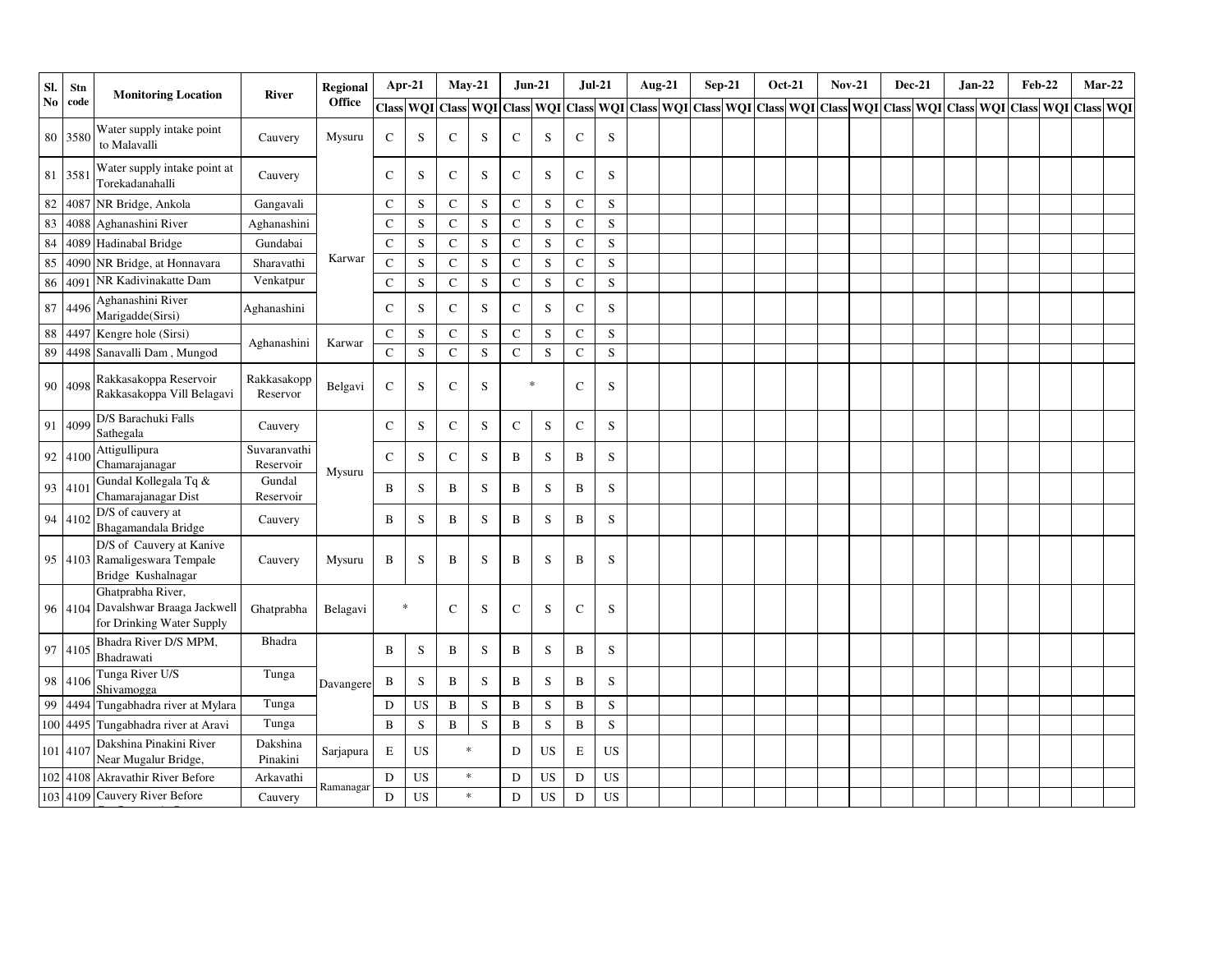| SI.<br>Stn               | Location !<br>.vlonitorīng " | <b>River</b> | Regional | Apr-21                          | <b>May-2.</b>      | .Jun-2. | $\mathbf{z}$<br>Jul-2         | $\sim$<br>Aug-21 | -<br>Sen-∠          | $Oct-2$ | $N0V - 2$ | Dec-2.                                                                   | --<br>Jan-22 | $\mathbf{Feb-}22$ | $Mar-22$ |
|--------------------------|------------------------------|--------------|----------|---------------------------------|--------------------|---------|-------------------------------|------------------|---------------------|---------|-----------|--------------------------------------------------------------------------|--------------|-------------------|----------|
| N <sub>0</sub><br>- code |                              |              | Office   | $\sim$<br>1577<br>υпе<br>URSS ! | Class  WOI   Class |         | WOI   Class   WOI   Class   1 |                  | VOI Class WOI Class |         |           | s  WOI   Class  WOI   Class  WOI   Class  WOI   Class  WOI   Class   WOI |              |                   |          |

### **Lake/ Tanks Water Samples Classification for the month of April - 2021 to July-2021 of Bengaluru Urban & Rural District**

### *Monitoring of Indian National Aquatic Resource System (MINARS)*

| SI.              | Stn  | <b>Monitoring Station</b>    | <b>Regional Office</b> |    | Apr-21       |             | $Mav-21$                                                                                                                                                                            |               | $Jun-21$        | $Jul-21$    |                 | Aug-21 | Sep-21 | <b>Oct-21</b> | <b>Nov-21</b> | <b>Dec-21</b> |  | $Jan-22$ | <b>Feb-22</b> |  | $Mar-22$ |
|------------------|------|------------------------------|------------------------|----|--------------|-------------|-------------------------------------------------------------------------------------------------------------------------------------------------------------------------------------|---------------|-----------------|-------------|-----------------|--------|--------|---------------|---------------|---------------|--|----------|---------------|--|----------|
| $\mathbf{No}$    | code |                              |                        |    |              |             | Class   WQI   Class   WQI   Class   WQI   Class   WQI   Class   WQI   Class   WQI   Class   WQI   Class   WQI   Class   WQI   Class   WQI   Class   WQI   Class   WQI   Class   WQI |               |                 |             |                 |        |        |               |               |               |  |          |               |  |          |
| 104              | 3589 | Madiwala Lake                |                        | D  | <b>US</b>    | D           | <b>US</b>                                                                                                                                                                           | D             | <b>US</b>       | D           | <b>US</b>       |        |        |               |               |               |  |          |               |  |          |
| 105              | 3602 | <b>Bellandur</b> lake        |                        |    | $\ast$       |             | $\ast$                                                                                                                                                                              |               | $\mathbf{g}_i$  |             |                 |        |        |               |               |               |  |          |               |  |          |
| 106              | 3609 | <b>Ibblur</b> Lake           |                        | D  | <b>US</b>    | $\mathbf E$ | <b>US</b>                                                                                                                                                                           | D             | <b>US</b>       | D           | <b>US</b>       |        |        |               |               |               |  |          |               |  |          |
| 107              | 3611 | Kaikondanahalli Lake         |                        | D  | <b>US</b>    | D           | <b>US</b>                                                                                                                                                                           | E             | <b>US</b>       | D           | <b>US</b>       |        |        |               |               |               |  |          |               |  |          |
| 108              | 3612 | Agaram lake                  |                        | D  | <b>US</b>    | D           | <b>US</b>                                                                                                                                                                           | E             | <b>US</b>       | D           | <b>US</b>       |        |        |               |               |               |  |          |               |  |          |
| 109              | 3613 | Gottegre lake                |                        | D  | <b>US</b>    | D           | <b>US</b>                                                                                                                                                                           | D             | <b>US</b>       | ${\rm D}$   | <b>US</b>       |        |        |               |               |               |  |          |               |  |          |
| $\overline{110}$ | 3614 | Puttenahalli lake (s)        | Bommanahalli           |    | $\ast$       |             | $\ast$                                                                                                                                                                              |               | $\ast$          |             | $\ast$          |        |        |               |               |               |  |          |               |  |          |
| 111              | 3615 | Arakere lake                 |                        |    | $\ast$       |             | $\ast$                                                                                                                                                                              | $\frac{1}{2}$ |                 | $\ast$      |                 |        |        |               |               |               |  |          |               |  |          |
| 112              |      | 3616 Kalena agrahara lake    |                        | D  | <b>US</b>    | D           | <b>US</b>                                                                                                                                                                           | $\mathbf D$   | <b>US</b>       | D           | <b>US</b>       |        |        |               |               |               |  |          |               |  |          |
| 113              | 3617 | Hulimavu lake                |                        | D  | <b>US</b>    | $\mathbf D$ | US                                                                                                                                                                                  | E             | <b>US</b>       | D           | <b>US</b>       |        |        |               |               |               |  |          |               |  |          |
| 114              | 3618 | Singasandra lake             |                        | D  | <b>US</b>    | $\mathbf D$ | <b>US</b>                                                                                                                                                                           | D             | $\overline{US}$ | ${\rm D}$   | <b>US</b>       |        |        |               |               |               |  |          |               |  |          |
| 115              |      | 3619 Begur tank              |                        | D  | <b>US</b>    | D           | <b>US</b>                                                                                                                                                                           | D             | US <sub></sub>  | D           | <b>US</b>       |        |        |               |               |               |  |          |               |  |          |
| 116              |      | 3620 Parappana agrahara lake |                        | D  | <b>US</b>    | D           | <b>US</b>                                                                                                                                                                           | D             | <b>US</b>       | D           | <b>US</b>       |        |        |               |               |               |  |          |               |  |          |
| 117              | 3621 | Harlur Lake                  |                        | D  | <b>US</b>    | D           | <b>US</b>                                                                                                                                                                           | D             | <b>US</b>       | D           | <b>US</b>       |        |        |               |               |               |  |          |               |  |          |
| 118              | 3622 | Somasundra palya lake        |                        | D  | <b>US</b>    | D           | <b>US</b>                                                                                                                                                                           | E             | <b>US</b>       | D           | <b>US</b>       |        |        |               |               |               |  |          |               |  |          |
|                  |      | 119 4542 Basavanapura Lake   |                        | D  | <b>US</b>    | D           | <b>US</b>                                                                                                                                                                           | D             | <b>US</b>       |             |                 |        |        |               |               |               |  |          |               |  |          |
| 120              | 4543 | Kodi singasandra Lake        | Bommanahalli           | D  | <b>US</b>    | D           | <b>US</b>                                                                                                                                                                           | D             | $\overline{US}$ | D           | <b>US</b>       |        |        |               |               |               |  |          |               |  |          |
| 121              | 4544 | Kothunuru Lake               |                        | D  | <b>US</b>    | ${\rm D}$   | <b>US</b>                                                                                                                                                                           | $\mathbf E$   | <b>US</b>       | $\mathbf D$ | <b>US</b>       |        |        |               |               |               |  |          |               |  |          |
| 122              | 4545 | Jungu Kere Lake              |                        |    |              |             |                                                                                                                                                                                     |               | $\mathbf{g}_i$  |             |                 |        |        |               |               |               |  |          |               |  |          |
| 123              | 4546 | Jakksandra Lake              |                        | D  | <b>US</b>    | D           | <b>US</b>                                                                                                                                                                           | D             | <b>US</b>       | E           | <b>US</b>       |        |        |               |               |               |  |          |               |  |          |
| 124              | 4547 | Sawarana kunte Lake          |                        | D  | US           | ${\bf D}$   | US                                                                                                                                                                                  | D             | <b>US</b>       | ${\rm D}$   | <b>US</b>       |        |        |               |               |               |  |          |               |  |          |
| 125              | 3603 | Vengaihnakere Tank           |                        | D  | <b>US</b>    | $\mathbf E$ | <b>US</b>                                                                                                                                                                           | D             | <b>US</b>       | $\mathbf E$ | <b>US</b>       |        |        |               |               |               |  |          |               |  |          |
| 126              | 3604 | Doddanakundi tank            | Mahadevapura           |    |              | $\mathbf E$ | <b>US</b>                                                                                                                                                                           | D             | <b>US</b>       |             |                 |        |        |               |               |               |  |          |               |  |          |
| 127              | 3605 | Yellamallappa tank           |                        | Е  | <b>US</b>    | D           | <b>US</b>                                                                                                                                                                           | D             | <b>US</b>       | D           | <b>US</b>       |        |        |               |               |               |  |          |               |  |          |
| 128              | 3607 | Kalkere tank                 |                        | E  | <b>US</b>    | D           | <b>US</b>                                                                                                                                                                           | D             | <b>US</b>       | D           | <b>US</b>       |        |        |               |               |               |  |          |               |  |          |
| 129              | 3608 | Varthur lake                 |                        | E  | <b>US</b>    | $\mathbf E$ | <b>US</b>                                                                                                                                                                           | E             | <b>US</b>       | $\mathbf E$ | <b>US</b>       |        |        |               |               |               |  |          |               |  |          |
| 130              | 3610 | Tubrahalli Lake              |                        |    |              |             |                                                                                                                                                                                     |               |                 |             | $\ast$          |        |        |               |               |               |  |          |               |  |          |
| 131              | 3643 | Beenniganahalli tank         |                        | D  | <b>US</b>    | D           | <b>US</b>                                                                                                                                                                           | ${\bf D}$     | <b>US</b>       | D           | <b>US</b>       |        |        |               |               |               |  |          |               |  |          |
| 132              | 4514 | Sadramangala lake            |                        | E  | <b>US</b>    | $\mathbf D$ | <b>US</b>                                                                                                                                                                           |               | ×.              | $\mathbf E$ | <b>US</b>       |        |        |               |               |               |  |          |               |  |          |
| 133              | 4515 | Battarahalli Lake            |                        | D  | <b>US</b>    | $\mathbf E$ | $\overline{US}$                                                                                                                                                                     | D             | <b>US</b>       | D           | <b>US</b>       |        |        |               |               |               |  |          |               |  |          |
| 134              | 4516 | Kundalahalli Lake            |                        | E  | <b>US</b>    | ${\rm D}$   | <b>US</b>                                                                                                                                                                           | D             | $\overline{US}$ | D           | <b>US</b>       |        |        |               |               |               |  |          |               |  |          |
| 135              | 4517 | Kowdhenahalli Lake           | Mahadevapura           | E  | <b>US</b>    | $\mathbf E$ | <b>US</b>                                                                                                                                                                           | E             | $\overline{US}$ | D           | $\overline{US}$ |        |        |               |               |               |  |          |               |  |          |
| 136              |      | 4518 Garudacharpalya Lake    |                        |    | sk.          | D           | <b>US</b>                                                                                                                                                                           | D             | US              | D           | $\overline{US}$ |        |        |               |               |               |  |          |               |  |          |
| 137              |      | 4519 Rampura Lake            |                        | E  | US           | $\mathbf E$ | <b>US</b>                                                                                                                                                                           | E             | <b>US</b>       | D           | <b>US</b>       |        |        |               |               |               |  |          |               |  |          |
| 138              |      | 4520 Chinnapanhalli Lake     |                        | D. | <b>US</b>    |             | $\ast$                                                                                                                                                                              | E             | <b>US</b>       | D           | <b>US</b>       |        |        |               |               |               |  |          |               |  |          |
| 139              | 4521 | Devarabeesanahalli Lake      |                        |    | $\mathbf{x}$ |             | $\ast$                                                                                                                                                                              | D             | <b>US</b>       | D           | <b>US</b>       |        |        |               |               |               |  |          |               |  |          |
| 140              | 4522 | Vibhuthipura Lake            |                        |    | $\ast$       |             | $\ast$                                                                                                                                                                              |               | $\ast$          |             | $\ast$          |        |        |               |               |               |  |          |               |  |          |
| 141              | 4523 | Nallurahalli Lake            |                        | D  | US           |             | $\ast$                                                                                                                                                                              |               | $\ast$          |             | $\ast$          |        |        |               |               |               |  |          |               |  |          |
| 142              |      | 4524 Pattandur agarahara     |                        | E  | <b>US</b>    | E           | US                                                                                                                                                                                  | E             | <b>US</b>       | D           | US              |        |        |               |               |               |  |          |               |  |          |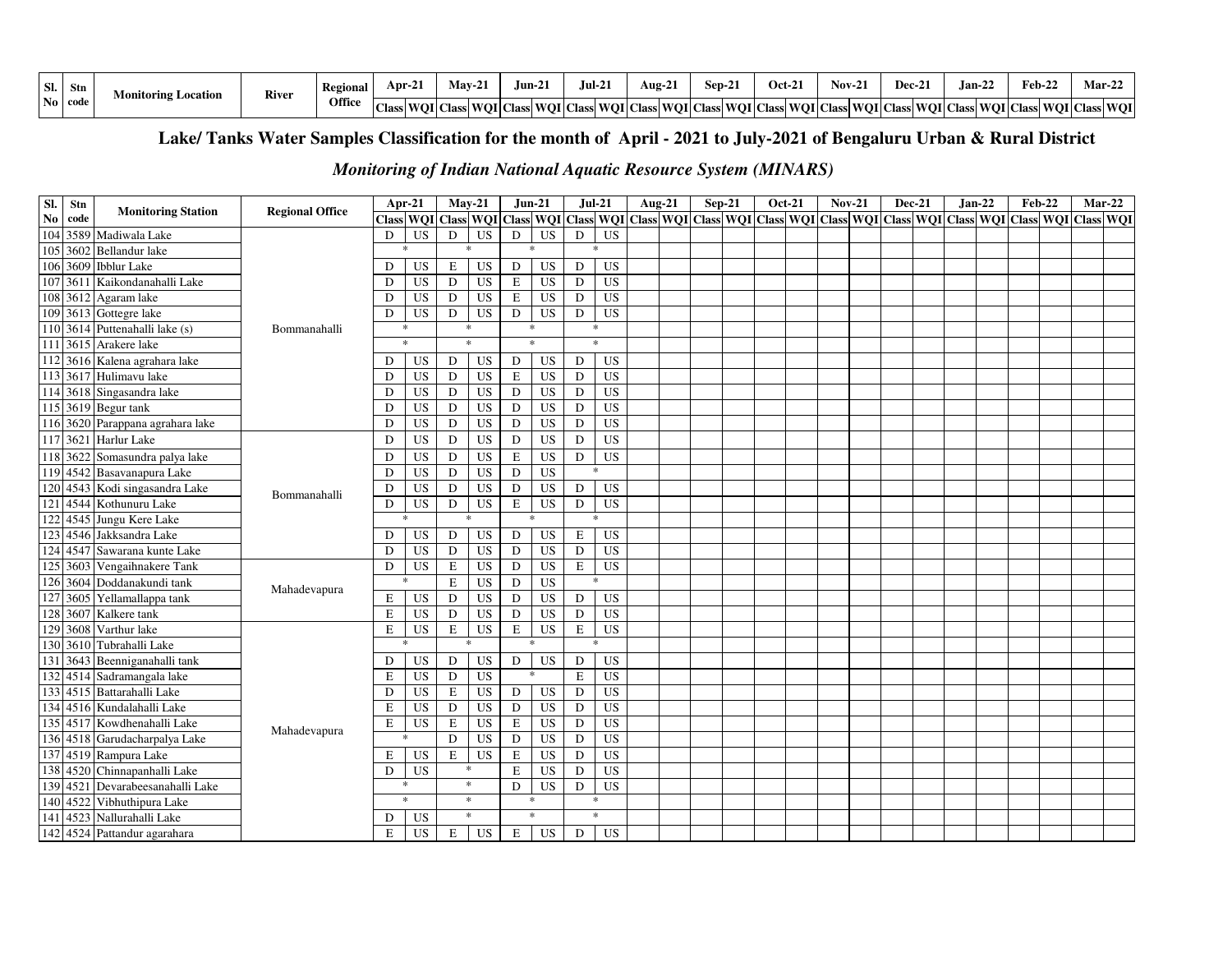| SI.              | Stn      | <b>Monitoring Location</b>                     | River                  | <b>Regional</b>      |             | Apr-21    | $May-21$     |                 |             | Jun-21                 |             | $Jul-21$  | Aug-21                                                                    | $Sep-21$ |  | <b>Oct-21</b> | <b>Nov-21</b> | <b>Dec-21</b> |  | Jan-22 | <b>Feb-22</b> |                     | $Mar-22$ |
|------------------|----------|------------------------------------------------|------------------------|----------------------|-------------|-----------|--------------|-----------------|-------------|------------------------|-------------|-----------|---------------------------------------------------------------------------|----------|--|---------------|---------------|---------------|--|--------|---------------|---------------------|----------|
| $\mathbf{No}$    | code     |                                                |                        | <b>Office</b>        |             | Class WQI | <b>Class</b> | <b>WQI</b>      |             | <b>Class WOI Class</b> |             |           | WOI Class WOI Class WOI Class WOI Class WOI Class WOI Class WOI Class WOI |          |  |               |               |               |  |        |               | Class WOI Class WOI |          |
|                  | 143 4525 | Seetharam palya Lake                           |                        |                      | E           | <b>US</b> | E            | <b>US</b>       | E           | <b>US</b>              | $\mathbf E$ | <b>US</b> |                                                                           |          |  |               |               |               |  |        |               |                     |          |
|                  | 144 4526 | Dyavasandra Tank                               |                        |                      | D           | <b>US</b> | D            | <b>US</b>       | D           | <b>US</b>              | $\mathbf D$ | <b>US</b> |                                                                           |          |  |               |               |               |  |        |               |                     |          |
| 145              | 4527     | Whitefield kere Lake                           | Mahadevapura           |                      | E           | <b>US</b> | E            | <b>US</b>       | D           | <b>US</b>              | ${\rm D}$   | <b>US</b> |                                                                           |          |  |               |               |               |  |        |               |                     |          |
| 146              | 4528     | Doddakannehalli Lake                           |                        |                      |             | *         |              | $\ast$          |             | $\ast$                 | *           |           |                                                                           |          |  |               |               |               |  |        |               |                     |          |
| 147              | 4529     | Kasavanahalli Lake                             |                        |                      |             | $\ast$    |              | $\ast$          |             | $\ast$                 |             | $\ast$    |                                                                           |          |  |               |               |               |  |        |               |                     |          |
| 148              | 3631     | Nagarakere tank                                |                        |                      |             | $\ast$    |              | $\ast$          |             | $\ast$                 |             | $\ast$    |                                                                           |          |  |               |               |               |  |        |               |                     |          |
|                  | 149 4530 | Kammasandra Tank                               |                        |                      | Е           | <b>US</b> |              | $\ast$          |             | $\ast$                 | E           | <b>US</b> |                                                                           |          |  |               |               |               |  |        |               |                     |          |
| 150              | 4531     | Rayasandra Tank                                | Sarjapura              |                      | E           | <b>US</b> |              | $\ast$          |             | $\ast$                 | ${\rm D}$   | <b>US</b> |                                                                           |          |  |               |               |               |  |        |               |                     |          |
|                  | 151 4532 | ChandapuraTank                                 |                        |                      | E           | <b>US</b> |              | $\ast$          |             | $\ast$                 | D           | <b>US</b> |                                                                           |          |  |               |               |               |  |        |               |                     |          |
| 152              | 3590     | Lalbagh tank                                   |                        |                      | D           | <b>US</b> | D            | US              | D           | US                     | D           | <b>US</b> |                                                                           |          |  |               |               |               |  |        |               |                     |          |
|                  | 153 3591 | Kempambudhi lake                               |                        |                      | D           | <b>US</b> | D            | <b>US</b>       | D           | US                     | D           | US        |                                                                           |          |  |               |               |               |  |        |               |                     |          |
|                  | 154 3592 | Yediyur lake                                   | <b>BNG-City South</b>  |                      | D           | <b>US</b> | D            | <b>US</b>       | D           | <b>US</b>              | D           | US        |                                                                           |          |  |               |               |               |  |        |               |                     |          |
|                  | 155 3638 | Annaiappa Tank                                 |                        |                      | D           | <b>US</b> | D            | <b>US</b>       | D           | <b>US</b>              | $\mathbf D$ | US        |                                                                           |          |  |               |               |               |  |        |               |                     |          |
|                  | 156 4504 | Sarakki Lake                                   |                        |                      | D           | <b>US</b> | D            | <b>US</b>       | D           | <b>US</b>              | $\mathbf D$ | <b>US</b> |                                                                           |          |  |               |               |               |  |        |               |                     |          |
|                  | 157 1388 | Ulsoor LakeTraining Centre<br>of Fish Breeding |                        |                      | D           | <b>US</b> | D            | <b>US</b>       | D           | US                     | D           | US        |                                                                           |          |  |               |               |               |  |        |               |                     |          |
|                  | 158 3593 | <b>Ulsoor Lake near Temple</b>                 |                        |                      | D           | <b>US</b> | D            | <b>US</b>       | D           | <b>US</b>              | D           | <b>US</b> |                                                                           |          |  |               |               |               |  |        |               |                     |          |
|                  | 159 3595 | Byrasandra tank                                |                        | <b>BNG-City East</b> |             |           |              |                 |             |                        | $\mathbf D$ | <b>US</b> |                                                                           |          |  |               |               |               |  |        |               |                     |          |
| 160              | 3594     | <b>Sankey Tank</b>                             | <b>BNG-City - West</b> |                      | D           | US        | D            | US              | D           | US                     | ${\rm D}$   | <b>US</b> |                                                                           |          |  |               |               |               |  |        |               |                     |          |
| 161              | 2779     | Hesaraghatta Reservoir                         |                        |                      | $\mathbf D$ | <b>US</b> | D            | US              | D           | <b>US</b>              |             |           |                                                                           |          |  |               |               |               |  |        |               |                     |          |
| 162              | 3597     | Hesaraghatta Tank                              |                        |                      | ${\bf D}$   | <b>US</b> | D            | <b>US</b>       | D           | <b>US</b>              | $\ast$      |           |                                                                           |          |  |               |               |               |  |        |               |                     |          |
| 163              | 3598     | Herohalli Tank                                 |                        |                      | D           | <b>US</b> | D            | <b>US</b>       | D           | <b>US</b>              | ${\rm D}$   | US        |                                                                           |          |  |               |               |               |  |        |               |                     |          |
|                  | 164 3599 | Madavara Tank                                  | Dasarahalli            |                      | D           | <b>US</b> | D            | <b>US</b>       | D           | <b>US</b>              | ${\rm D}$   | <b>US</b> |                                                                           |          |  |               |               |               |  |        |               |                     |          |
| 165              | 3606     | Dasarahalli Tank                               |                        |                      | $\mathbf E$ | <b>US</b> | D            | <b>US</b>       | E           | <b>US</b>              | $\mathbf D$ | US        |                                                                           |          |  |               |               |               |  |        |               |                     |          |
| 166              | 4094     | Gangondana Halli Lake                          |                        |                      | ${\bf E}$   | <b>US</b> | $\mathbf E$  | US              | $\mathbf E$ | US                     | ${\bf E}$   | US        |                                                                           |          |  |               |               |               |  |        |               |                     |          |
| 167              | 4095     | Chikkabanvara Lake                             |                        |                      | D           | <b>US</b> | $\mathbf E$  | <b>US</b>       | D           | <b>US</b>              | $\mathbf D$ | <b>US</b> |                                                                           |          |  |               |               |               |  |        |               |                     |          |
| 168              | 4096     | Andhrahalli Lake                               |                        |                      | $\mathbf D$ | <b>US</b> | D            | <b>US</b>       | D           | <b>US</b>              | $\mathbf D$ | <b>US</b> |                                                                           |          |  |               |               |               |  |        |               |                     |          |
| 169              | 409      | Kachohalli Lake                                |                        |                      | D           | <b>US</b> | $\mathbf D$  | <b>US</b>       | D           | <b>US</b>              | $\mathbf D$ | <b>US</b> |                                                                           |          |  |               |               |               |  |        |               |                     |          |
| 170              | 4512     | Viswaneedam Lake                               |                        |                      | $\mathbf E$ | <b>US</b> | $\mathbf E$  | US              | $\bf E$     | <b>US</b>              | $\mathbf E$ | <b>US</b> |                                                                           |          |  |               |               |               |  |        |               |                     |          |
| 171              | 4538     | Machohalli Lake                                | Dasarahalli            |                      | D           | <b>US</b> | $\mathbf D$  | <b>US</b>       | D           | <b>US</b>              | $\mathbf D$ | <b>US</b> |                                                                           |          |  |               |               |               |  |        |               |                     |          |
| 172              | 4539     | Doddabidarakallu Lake                          |                        |                      | $\mathbf E$ | <b>US</b> | $\mathbf D$  | <b>US</b>       | E           | <b>US</b>              | ${\bf E}$   | <b>US</b> |                                                                           |          |  |               |               |               |  |        |               |                     |          |
| 173              | 4540     | Kammgondanahalli Lake                          |                        |                      | $\mathbf E$ | <b>US</b> | $\mathbf E$  | US              | D           | <b>US</b>              | $\mathbf D$ | <b>US</b> |                                                                           |          |  |               |               |               |  |        |               |                     |          |
|                  | 174 4541 | Alur Kere                                      |                        |                      | D           | <b>US</b> |              |                 |             |                        |             |           |                                                                           |          |  |               |               |               |  |        |               |                     |          |
| $\overline{175}$ | 2778     | T.G. Halli Reservoir                           |                        |                      | D           | <b>US</b> | E            | <b>US</b>       | E           | <b>US</b>              | $\mathbf E$ | US        |                                                                           |          |  |               |               |               |  |        |               |                     |          |
|                  | 176 3596 | Nayandanahalli Tank                            |                        |                      | $\mathbf E$ | <b>US</b> | $\mathbf E$  | <b>US</b>       | D           | <b>US</b>              | ${\bf D}$   | US        |                                                                           |          |  |               |               |               |  |        |               |                     |          |
| 177              | 3633     | Subramanyapura Tank                            |                        |                      | $\mathbf E$ | US        | D            | US              | D           | US                     | ${\bf E}$   | US        |                                                                           |          |  |               |               |               |  |        |               |                     |          |
| 178              | 3634     | Devarakere Tank                                |                        |                      | D           | <b>US</b> | $\mathbf E$  | <b>US</b>       | D           | <b>US</b>              | D           | <b>US</b> |                                                                           |          |  |               |               |               |  |        |               |                     |          |
| 179              | 3635     | Malathahalli Tank                              |                        |                      |             |           |              |                 | D           | <b>US</b>              | $\mathbf E$ | <b>US</b> |                                                                           |          |  |               |               |               |  |        |               |                     |          |
| 180              | 3636     | <b>Bandematta Tank</b>                         |                        |                      | D           | <b>US</b> | $\mathbf E$  | US              | D           | <b>US</b>              | $\mathbf D$ | <b>US</b> |                                                                           |          |  |               |               |               |  |        |               |                     |          |
| 181              | 3639     | Kengeri Tank                                   |                        |                      | E           | <b>US</b> | $\mathbf D$  | $\overline{US}$ |             | *                      | ${\bf E}$   | <b>US</b> |                                                                           |          |  |               |               |               |  |        |               |                     |          |
| 182              | 3640     | Uttarahalli Doraikere                          | Rajarajeswarinagara    |                      | D           | <b>US</b> | $\mathbf E$  | <b>US</b>       | D           | <b>US</b>              | $\mathbf D$ | <b>US</b> |                                                                           |          |  |               |               |               |  |        |               |                     |          |
| 183              | 364      | Dhorekere                                      |                        |                      | D           | <b>US</b> | $\mathbf D$  | <b>US</b>       | D           | <b>US</b>              | $\mathbf D$ | US        |                                                                           |          |  |               |               |               |  |        |               |                     |          |
|                  | 184 4533 | <b>Ullal Lake</b>                              |                        |                      | D           | <b>US</b> | D            | <b>US</b>       | D           | <b>US</b>              | ${\bf D}$   | US        |                                                                           |          |  |               |               |               |  |        |               |                     |          |
| 185              | 4534     | Sompura Lake                                   |                        |                      | D           | <b>US</b> | $\mathbf D$  | <b>US</b>       | D           | <b>US</b>              | $\mathbf D$ | US        |                                                                           |          |  |               |               |               |  |        |               |                     |          |
| 186              | 4535     | Gubbalal kere                                  |                        |                      |             |           |              |                 |             |                        | D           | US        |                                                                           |          |  |               |               |               |  |        |               |                     |          |
| 187              | 4536     | Hosakerehalli Lake                             |                        |                      | D           | <b>US</b> | D            | <b>US</b>       | D           | US                     | E           | US        |                                                                           |          |  |               |               |               |  |        |               |                     |          |
|                  |          | 188 4537 Chinnakurchi kere                     |                        |                      | E           | <b>US</b> | D            | <b>US</b>       | D           | <b>US</b>              | ${\bf D}$   | US        |                                                                           |          |  |               |               |               |  |        |               |                     |          |
|                  |          |                                                |                        |                      |             |           |              |                 |             |                        |             |           |                                                                           |          |  |               |               |               |  |        |               |                     |          |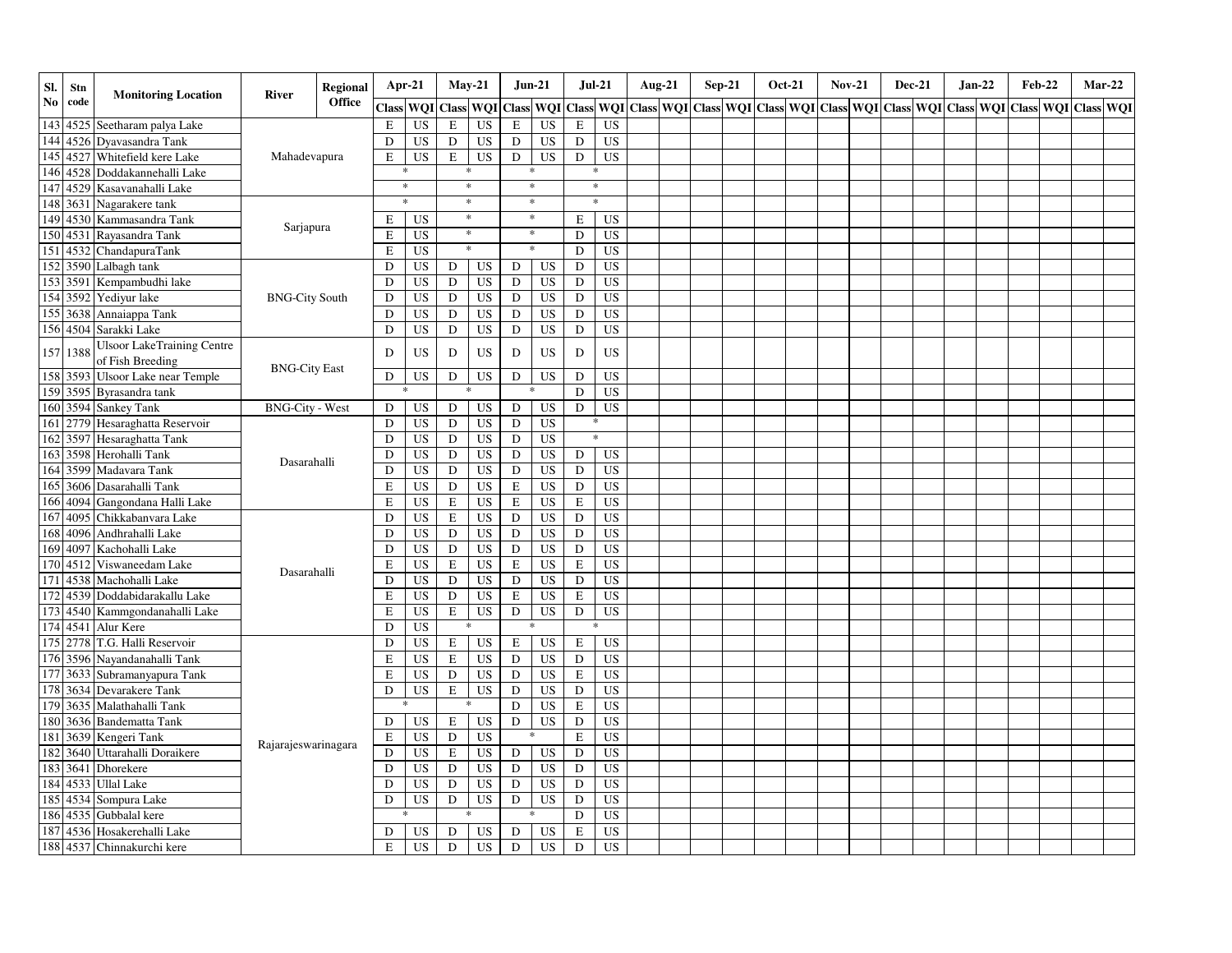| SI.            | Stn  | <b>Monitoring Location</b>     | <b>River</b>  | Regional      |   | Apr-21    |   | $May-21$      |   | <b>Jun-21</b> | $Jul-21$ |           | Aug-21 | $Sep-21$ | <b>Oct-21</b> | $Nov-21$ | <b>Dec-21</b> |  | Jan-22 | <b>Feb-22</b> |                                                                                                                                                                        | $Mar-22$ |
|----------------|------|--------------------------------|---------------|---------------|---|-----------|---|---------------|---|---------------|----------|-----------|--------|----------|---------------|----------|---------------|--|--------|---------------|------------------------------------------------------------------------------------------------------------------------------------------------------------------------|----------|
| N <sub>0</sub> | code |                                |               | <b>Office</b> |   |           |   |               |   |               |          |           |        |          |               |          |               |  |        |               | Class  WQI   Class  WQI   Class  WQI   Class  WQI   Class  WQI   Class  WQI   Class  WQI   Class  WQI   Class  WQI   Class  WQI   Class  WQI   Class  WQI   Class  WQI |          |
|                |      | 189 3600 Shivapura tank        | Peenya        |               | E | <b>US</b> | E | <b>US</b>     | Ε | <b>US</b>     | Е        | <b>US</b> |        |          |               |          |               |  |        |               |                                                                                                                                                                        |          |
|                |      | 190 3601 Karihobanahalli lake  |               |               | E | <b>US</b> | D | <b>US</b>     | D | US.           | Е        | <b>US</b> |        |          |               |          |               |  |        |               |                                                                                                                                                                        |          |
|                |      | 191 3624 Puttnehalli Lake      |               |               | E | <b>US</b> | D | <b>US</b>     | D | <b>US</b>     | D        | <b>US</b> |        |          |               |          |               |  |        |               |                                                                                                                                                                        |          |
|                |      | 192 3625 Hebbal Lake           |               |               | D | <b>US</b> | D | US            | D | <b>US</b>     | D        | <b>US</b> |        |          |               |          |               |  |        |               |                                                                                                                                                                        |          |
|                |      | 193 3626 Nagawara Tank         |               |               | D | <b>US</b> | D | <b>US</b>     | D | <b>US</b>     | D        | US        |        |          |               |          |               |  |        |               |                                                                                                                                                                        |          |
|                |      | 194 3627 Jakkur Lake           |               |               | D | <b>US</b> |   | $\mathcal{P}$ | D | <b>US</b>     | D.       | <b>US</b> |        |          |               |          |               |  |        |               |                                                                                                                                                                        |          |
|                |      | 195 3628 Amruthahalli Lake     |               |               | D | <b>US</b> | D | US            | D | <b>US</b>     | D        | <b>US</b> |        |          |               |          |               |  |        |               |                                                                                                                                                                        |          |
|                |      | 196 3629 Allasandra Tank       |               |               | D | <b>US</b> | D | US            | D | <b>US</b>     | D        | <b>US</b> |        |          |               |          |               |  |        |               |                                                                                                                                                                        |          |
|                |      | 197 3630 Yelahanka Tank        | Yelahanka     |               | D | <b>US</b> | D | <b>US</b>     | D | US.           | D        | <b>US</b> |        |          |               |          |               |  |        |               |                                                                                                                                                                        |          |
|                |      | 198 4506 Abbigere Lake         |               |               | Е | US        | D | US            | Е | US.           | D        | US        |        |          |               |          |               |  |        |               |                                                                                                                                                                        |          |
|                |      | 199 4507 Chelekere Lake        |               |               | D | <b>US</b> | D | US            | D | <b>US</b>     | D        | <b>US</b> |        |          |               |          |               |  |        |               |                                                                                                                                                                        |          |
|                |      | 200 4508 Singapura Lake        |               |               | E | <b>US</b> | D | <b>US</b>     | E | <b>US</b>     | E        | <b>US</b> |        |          |               |          |               |  |        |               |                                                                                                                                                                        |          |
| 201            |      | 4509 Narasipura Lake           |               |               | D | <b>US</b> | D | <b>US</b>     | E | <b>US</b>     | D        | <b>US</b> |        |          |               |          |               |  |        |               |                                                                                                                                                                        |          |
|                |      | 202 4510 Rachenahalli Lke      |               |               | Ð | <b>US</b> | D | <b>US</b>     | D | <b>US</b>     | Ð        | US        |        |          |               |          |               |  |        |               |                                                                                                                                                                        |          |
|                |      | 203 4511 Kogilu kere           |               |               | E | <b>US</b> | D | <b>US</b>     | D | <b>US</b>     | D        | US        |        |          |               |          |               |  |        |               |                                                                                                                                                                        |          |
|                |      | 204 3632 Veerapura Tank        | Doddaballpura |               | Е | <b>US</b> |   | $\ast$        | D | <b>US</b>     | D        | <b>US</b> |        |          |               |          |               |  |        |               |                                                                                                                                                                        |          |
|                |      | 205 4503 Madhure Tank          |               |               |   | $\ast$    |   | $\ast$        | D | <b>US</b>     | D        | <b>US</b> |        |          |               |          |               |  |        |               |                                                                                                                                                                        |          |
|                |      | 206 4505 Nelamangala Lake      | Nelamangala   |               | D | <b>US</b> | D | <b>US</b>     | D | US.           | Е        | <b>US</b> |        |          |               |          |               |  |        |               |                                                                                                                                                                        |          |
|                |      | 207 4513 Arashinakunte Kere    |               |               | Ε | <b>US</b> | D | US            | Е | <b>US</b>     | D        | <b>US</b> |        |          |               |          |               |  |        |               |                                                                                                                                                                        |          |
|                |      | 208 3623 Anekal Doddakere Tank | Anekal        |               | D | <b>US</b> | E | US            | D | <b>US</b>     | E        | <b>US</b> |        |          |               |          |               |  |        |               |                                                                                                                                                                        |          |
|                |      | 209 3642 Jigani tank           |               |               |   | <b>US</b> | D | <b>US</b>     | D | <b>US</b>     | D        | <b>US</b> |        |          |               |          |               |  |        |               |                                                                                                                                                                        |          |

# **Lakes/ Tanks Water Samples Classification for the month of April - 2021 to July-2021 of Karnataka other than Bengaluru Urban & Rural District**

| SI. | Stn  | <b>Monitoring Station</b>   | <b>Regional Office</b> | Apr-21                                                                                                                                                                                                                       |    |         | $Mav-21$  |              | $Jun-21$  | $Jul-21$ |           | Aug-21 | $Sep-21$ |  | <b>Oct-21</b> | $Nov-21$ | <b>Dec-21</b> | $Jan-22$ | <b>Feb-22</b> | $Mar-22$ |  |
|-----|------|-----------------------------|------------------------|------------------------------------------------------------------------------------------------------------------------------------------------------------------------------------------------------------------------------|----|---------|-----------|--------------|-----------|----------|-----------|--------|----------|--|---------------|----------|---------------|----------|---------------|----------|--|
| No  | code |                             |                        | Class    WQI    Class    WQI    Class    WQI    Class    WQI    Class    WQI    Class    WQI    Class    WQI    Class    WQI    Class    WQI    Class    WQI    Class    WQI    Class    WQI    Class    WQI    Class    WQI |    |         |           |              |           |          |           |        |          |  |               |          |               |          |               |          |  |
|     |      | 210 3644 Mulbhagal lake     | Kolar                  | D.                                                                                                                                                                                                                           | US | E       | US        | E            | <b>US</b> |          | US.       |        |          |  |               |          |               |          |               |          |  |
| 211 |      | 3645 Devarayasamudra lake   |                        |                                                                                                                                                                                                                              | US | D       | <b>US</b> | D            | <b>US</b> |          | US.       |        |          |  |               |          |               |          |               |          |  |
|     |      | 212 3646 Narasapura lake    | Kolar                  |                                                                                                                                                                                                                              | US | D       | <b>US</b> | D            | <b>US</b> | D        | US.       |        |          |  |               |          |               |          |               |          |  |
|     |      | 213 3647 Huledanahalli lake |                        | $\ast$                                                                                                                                                                                                                       |    | $\cdot$ |           | $\mathbf{r}$ |           |          |           |        |          |  |               |          |               |          |               |          |  |
|     |      | 214 3637 Byramangala tank   |                        | Е                                                                                                                                                                                                                            | US |         |           | D            | <b>US</b> | E        | <b>US</b> |        |          |  |               |          |               |          |               |          |  |
|     |      | 215 4501 Manchanabale Dam   | Ramanagara             |                                                                                                                                                                                                                              | S  | *       |           | D            | US        | D        | US.       |        |          |  |               |          |               |          |               |          |  |
|     |      | 216 4502 Ramammana Kere     |                        |                                                                                                                                                                                                                              | US |         |           | D            | US        |          | <b>US</b> |        |          |  |               |          |               |          |               |          |  |
|     |      | 217 3648 Mydala Tank        |                        |                                                                                                                                                                                                                              | US | D       | <b>US</b> | D            | <b>US</b> | D        | US.       |        |          |  |               |          |               |          |               |          |  |
|     |      | 218 3649 Bugudanahalli lake |                        |                                                                                                                                                                                                                              | US | D       | <b>US</b> | D            | US        |          | US.       |        |          |  |               |          |               |          |               |          |  |
|     |      | 219 3650 Melekote           |                        |                                                                                                                                                                                                                              | US | E       | <b>US</b> | D            | US        | E        | US.       |        |          |  |               |          |               |          |               |          |  |
|     |      | 220 3651 Bheemsandra tank   | Tumakuru               |                                                                                                                                                                                                                              | US | E       | <b>US</b> | D            | <b>US</b> | E        | <b>US</b> |        |          |  |               |          |               |          |               |          |  |
| 221 |      | 3652 Pavagada tank          |                        | $\ast$                                                                                                                                                                                                                       |    | $\ast$  |           |              | $\ast$    |          |           |        |          |  |               |          |               |          |               |          |  |
|     |      | 222 3653 Doddakere tank     |                        |                                                                                                                                                                                                                              | US | D       | <b>US</b> | D            | <b>US</b> | D        | <b>US</b> |        |          |  |               |          |               |          |               |          |  |
|     |      | 223 3654 Gottigere lake     |                        | D                                                                                                                                                                                                                            | US | D       | US        | Е            | <b>US</b> | E        | US.       |        |          |  |               |          |               |          |               |          |  |
|     |      | 224 3655 Mathikere          |                        | ÷                                                                                                                                                                                                                            |    | $\cdot$ |           | ÷            |           |          |           |        |          |  |               |          |               |          |               |          |  |
|     |      | 225 3559 Hullige tank       |                        | D                                                                                                                                                                                                                            | US | D       | US        | D            | US        | D        | <b>US</b> |        |          |  |               |          |               |          |               |          |  |
|     |      | 226 3560 Mavenakere         | Raichur                | $\ast$                                                                                                                                                                                                                       |    | $\star$ |           | $\mathbf{r}$ |           | ÷        |           |        |          |  |               |          |               |          |               |          |  |
|     |      | 227 3561 Hundikere          |                        | D.                                                                                                                                                                                                                           | US | D       | <b>US</b> | D            | <b>US</b> | D        | <b>US</b> |        |          |  |               |          |               |          |               |          |  |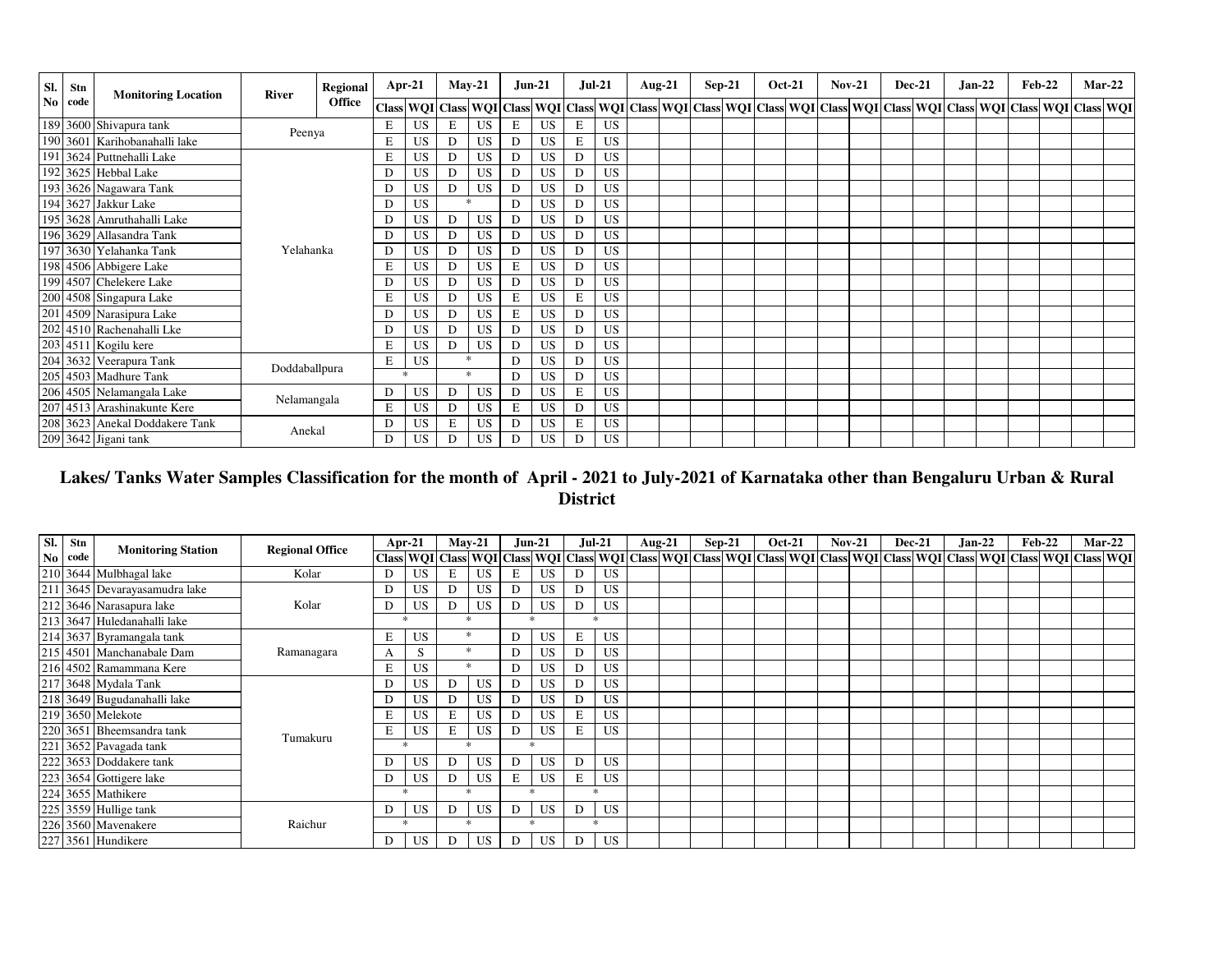| SI. | Stn      | <b>Monitoring Location</b>                                      | River      | <b>Regional</b> |              | Apr-21    | $May-21$     |           |               | $Jun-21$   | $Jul-21$      |             | <b>Aug-21</b> | $Sep-21$ | <b>Oct-21</b> |  | <b>Nov-21</b> | <b>Dec-21</b> | $Jan-22$ |  | <b>Feb-22</b> |                                                                                                                                                         | $Mar-22$ |
|-----|----------|-----------------------------------------------------------------|------------|-----------------|--------------|-----------|--------------|-----------|---------------|------------|---------------|-------------|---------------|----------|---------------|--|---------------|---------------|----------|--|---------------|---------------------------------------------------------------------------------------------------------------------------------------------------------|----------|
| No  | code     |                                                                 |            | <b>Office</b>   |              | Class WQI |              |           |               |            |               |             |               |          |               |  |               |               |          |  |               | Class   WQI   Class   WQI   Class   WQI   Class   WQI   Class   WQI   Class   WQI   Class   WQI   Class   WQI   Class   WQI   Class   WQI   Class   WQI |          |
| 228 | 4092     | Manchalpur Tank,<br>Manchalpur                                  | Raichur    |                 | Е            | US        | E            | US        | E             | <b>US</b>  | $\mathbf E$   | <b>US</b>   |               |          |               |  |               |               |          |  |               |                                                                                                                                                         |          |
|     | 229 3582 | Hebbal lake                                                     |            |                 | D            | US        | ${\rm D}$    | <b>US</b> | ${\bf D}$     | <b>US</b>  | D             | <b>US</b>   |               |          |               |  |               |               |          |  |               |                                                                                                                                                         |          |
|     | 230 3583 | Kukkarahalli lake                                               |            |                 | D            | US        | D            | <b>US</b> | ${\bf D}$     | <b>US</b>  | ${\rm D}$     | <b>US</b>   |               |          |               |  |               |               |          |  |               |                                                                                                                                                         |          |
| 231 | 3584     | Dalavai lake                                                    |            |                 | E            | US        | $\mathbf E$  | <b>US</b> | E             | <b>US</b>  | $\,$ E        | <b>US</b>   |               |          |               |  |               |               |          |  |               |                                                                                                                                                         |          |
| 232 | 3585     | Yennehole lake                                                  | Mysuru     |                 | E            | US        | E            | US        | E             | <b>US</b>  | E             | <b>US</b>   |               |          |               |  |               |               |          |  |               |                                                                                                                                                         |          |
| 233 | 3586     | Limbhabudi lake                                                 |            |                 | D            | US        | D            | <b>US</b> | D             | <b>US</b>  | ${\rm D}$     | <b>US</b>   |               |          |               |  |               |               |          |  |               |                                                                                                                                                         |          |
|     | 234 3587 | Shettykere lake                                                 |            |                 | D            | US        | $\mathbf C$  | S         | D             | <b>US</b>  | D             | <b>US</b>   |               |          |               |  |               |               |          |  |               |                                                                                                                                                         |          |
| 235 | 3588     | Karanjikere                                                     |            |                 | D            | US        | $\mathbf C$  | S         | D             | <b>US</b>  | D             | <b>US</b>   |               |          |               |  |               |               |          |  |               |                                                                                                                                                         |          |
| 236 | 3656     | Nallikatte kere                                                 |            |                 |              |           |              | *         |               | *          |               |             |               |          |               |  |               |               |          |  |               |                                                                                                                                                         |          |
| 237 |          | 3657 Kaachahalli koppalukere                                    |            |                 | Е            | US        | E            | <b>US</b> | E             | US         | E             | US          |               |          |               |  |               |               |          |  |               |                                                                                                                                                         |          |
| 238 | 3658     | Kallakatte kere                                                 |            |                 |              |           |              |           |               |            |               |             |               |          |               |  |               |               |          |  |               |                                                                                                                                                         |          |
| 239 | 3659     | Mathana kere                                                    |            |                 | Е            | US        | E            | <b>US</b> | $\mathbf E$   | <b>US</b>  | E             | <b>US</b>   |               |          |               |  |               |               |          |  |               |                                                                                                                                                         |          |
| 240 | 3660     | Hunasina kere                                                   |            |                 | $\mathsf{C}$ | S         | $\mathbf C$  | ${\bf S}$ | $\mathbf C$   | ${\bf S}$  | $\mathsf{C}$  | $\mathbf S$ |               |          |               |  |               |               |          |  |               |                                                                                                                                                         |          |
| 241 | 3661     | Kokkanaghattadodda kere                                         |            |                 | Е            | <b>US</b> | $\mathbf E$  | <b>US</b> | $\mathbf E$   | <b>US</b>  | $\mathbf E$   | <b>US</b>   |               |          |               |  |               |               |          |  |               |                                                                                                                                                         |          |
| 242 | 3662     | Kawshikakere                                                    |            |                 | $\mathsf{C}$ | ${\bf S}$ | $\mathbf C$  | S         | $\mathbf C$   | S          | $\mathbf C$   | $\mathbf S$ |               |          |               |  |               |               |          |  |               |                                                                                                                                                         |          |
| 243 | 3663     | Joladakatte                                                     |            |                 |              | $\ast$    |              | $\ast$    |               | $\ast$     | *             |             |               |          |               |  |               |               |          |  |               |                                                                                                                                                         |          |
| 244 | 3664     | Basavanahallikere                                               |            |                 |              | $\ast$    |              | $\ast$    |               | *          | $\ast$        |             |               |          |               |  |               |               |          |  |               |                                                                                                                                                         |          |
|     | 245 3665 | Lingappanakatte                                                 |            |                 | C            | S         | $\mathsf{C}$ | S         | $\mathcal{C}$ | S          | $\mathcal{C}$ | S           |               |          |               |  |               |               |          |  |               |                                                                                                                                                         |          |
| 246 | 3666     | Ganigarahosahallikere                                           | Hassan     |                 |              |           |              | $\ast$    |               | *          |               |             |               |          |               |  |               |               |          |  |               |                                                                                                                                                         |          |
| 247 | 3667     | Sathenahallidoddakere                                           |            |                 | Е            | <b>US</b> | E            | US        | $\mathbf E$   | <b>US</b>  | D             | <b>US</b>   |               |          |               |  |               |               |          |  |               |                                                                                                                                                         |          |
| 248 | 3668     | Sodharahallikere                                                |            |                 | E            | <b>US</b> | E            | <b>US</b> | $\mathbf E$   | <b>US</b>  | ${\rm D}$     | <b>US</b>   |               |          |               |  |               |               |          |  |               |                                                                                                                                                         |          |
| 249 | 3669     | Sheleramanahallikere                                            |            |                 | $\mathbf C$  | S         | $\mathbf C$  | S         | $\mathbf C$   | S          | $\mathbf C$   | S           |               |          |               |  |               |               |          |  |               |                                                                                                                                                         |          |
| 250 | 3670     | Hainarakatte                                                    |            |                 |              | *         |              | $\ast$    |               | $\ast$     | $\ast$        |             |               |          |               |  |               |               |          |  |               |                                                                                                                                                         |          |
| 251 | 3671     | Hanumanthapurakatte                                             |            |                 |              | $\ast$    |              | $\ast$    |               | $\ast$     | $\ast$        |             |               |          |               |  |               |               |          |  |               |                                                                                                                                                         |          |
| 252 | 3672     | Sankalapurakere                                                 |            |                 |              | $\ast$    |              | $\ast$    |               | $\ast$     | $\ast$        |             |               |          |               |  |               |               |          |  |               |                                                                                                                                                         |          |
| 253 | 3673     | Havalikere                                                      |            |                 | Е            | US        | E            | US        | E             | US         | Ε             | US          |               |          |               |  |               |               |          |  |               |                                                                                                                                                         |          |
| 254 | 3674     | Sathamangalakere                                                |            |                 | C            | S         | $\mathbf C$  | S         | $\mathbf C$   | ${\bf S}$  | C             | S           |               |          |               |  |               |               |          |  |               |                                                                                                                                                         |          |
| 255 | 3675     | <b>B.</b> Kalehallikere                                         |            |                 |              |           |              | $\ast$    |               | *          |               |             |               |          |               |  |               |               |          |  |               |                                                                                                                                                         |          |
| 256 | 3676     | Thavenahallikere                                                |            |                 | $\mathsf{C}$ | S         | $\mathbf C$  | S         | $\mathsf C$   | S          | C             | S           |               |          |               |  |               |               |          |  |               |                                                                                                                                                         |          |
| 257 | 3677     | Sharanabasveshwara kere                                         | Kalaburagi |                 | E            | <b>US</b> | $\mathbf E$  | <b>US</b> | $\mathbf E$   | <b>US</b>  | $\mathbf E$   | <b>US</b>   |               |          |               |  |               |               |          |  |               |                                                                                                                                                         |          |
| 258 | 3678     | Ninjampura tank                                                 | Bidar      |                 |              |           |              | $\ast$    |               | 宋          |               |             |               |          |               |  |               |               |          |  |               |                                                                                                                                                         |          |
| 259 | 3679     | Bhutanala lake                                                  | Vijayapura |                 | E            | US        | D            | <b>US</b> | ${\bf D}$     | <b>US</b>  | $\mathsf C$   | S           |               |          |               |  |               |               |          |  |               |                                                                                                                                                         |          |
| 260 | 3680     | Killa lake                                                      |            |                 | C            | S         | $\mathbf C$  | S         | $\mathbf C$   | ${\bf S}$  | $\mathsf{C}$  | $\mathbf S$ |               |          |               |  |               |               |          |  |               |                                                                                                                                                         |          |
| 261 | 3681     | Angol MI tank                                                   | Belgavi    |                 | D            | US        | D            | US        | D             | <b>US</b>  | E             | <b>US</b>   |               |          |               |  |               |               |          |  |               |                                                                                                                                                         |          |
| 262 | 3682     | Kakati pond                                                     | Belgavi    |                 | E            | US        | E            | <b>US</b> | D             | <b>US</b>  | E             | <b>US</b>   |               |          |               |  |               |               |          |  |               |                                                                                                                                                         |          |
| 263 | 3683     | Herekere                                                        | Dharwad    |                 | D            | US        | ${\rm D}$    | <b>US</b> | D             | <b>US</b>  | ${\rm D}$     | <b>US</b>   |               |          |               |  |               |               |          |  |               |                                                                                                                                                         |          |
| 264 | 3684     | Kelegere                                                        |            |                 | D            | US        | ${\rm D}$    | US        | D             | <b>US</b>  | D             | <b>US</b>   |               |          |               |  |               |               |          |  |               |                                                                                                                                                         |          |
| 265 | 3685     | Navalooru lake                                                  |            |                 | D            | US        | ${\rm D}$    | US        | D             | <b>US</b>  | D             | <b>US</b>   |               |          |               |  |               |               |          |  |               |                                                                                                                                                         |          |
| 266 | 3686     | Nirasagarakere                                                  |            |                 | $\mathsf{C}$ | S         | $\mathbf C$  | $\,$ S    | $\mathsf C$   | $\sqrt{s}$ | $\mathbf C$   | S           |               |          |               |  |               |               |          |  |               |                                                                                                                                                         |          |
| 267 | 3687     | Nuggikere                                                       | Dharwad    |                 | ${\rm D}$    | <b>US</b> | ${\rm D}$    | <b>US</b> | ${\bf D}$     | <b>US</b>  | $\mathbf D$   | <b>US</b>   |               |          |               |  |               |               |          |  |               |                                                                                                                                                         |          |
| 268 | 3688     | Sadanakere                                                      |            |                 | D            | US        | ${\rm D}$    | <b>US</b> | D             | <b>US</b>  | ${\bf D}$     | <b>US</b>   |               |          |               |  |               |               |          |  |               |                                                                                                                                                         |          |
|     | 269 3689 | Someshwarakere                                                  |            |                 | D            | <b>US</b> | ${\rm D}$    | <b>US</b> | D             | <b>US</b>  | D             | <b>US</b>   |               |          |               |  |               |               |          |  |               |                                                                                                                                                         |          |
| 270 | 3690     | Unakalkere                                                      |            |                 | D            | US        | ${\rm D}$    | US        | $\mathbf D$   | <b>US</b>  | D             | <b>US</b>   |               |          |               |  |               |               |          |  |               |                                                                                                                                                         |          |
|     |          | Vimanabhuthikere                                                |            |                 | $\bf{B}$     | S         | B            | S         | B             | S          | $\, {\bf B}$  | S           |               |          |               |  |               |               |          |  |               |                                                                                                                                                         |          |
|     |          | Kunduvadakere                                                   | Davangere  |                 |              |           |              | $\ast$    |               | *          |               |             |               |          |               |  |               |               |          |  |               |                                                                                                                                                         |          |
|     |          | 271 3691 Vimanabhu<br>272 3692 Kunduvada<br>273 3693 Bhathikere |            |                 | D            | <b>US</b> | ${\rm D}$    | <b>US</b> | D             | US         | D             | <b>US</b>   |               |          |               |  |               |               |          |  |               |                                                                                                                                                         |          |
|     |          |                                                                 |            |                 |              |           |              |           |               |            |               |             |               |          |               |  |               |               |          |  |               |                                                                                                                                                         |          |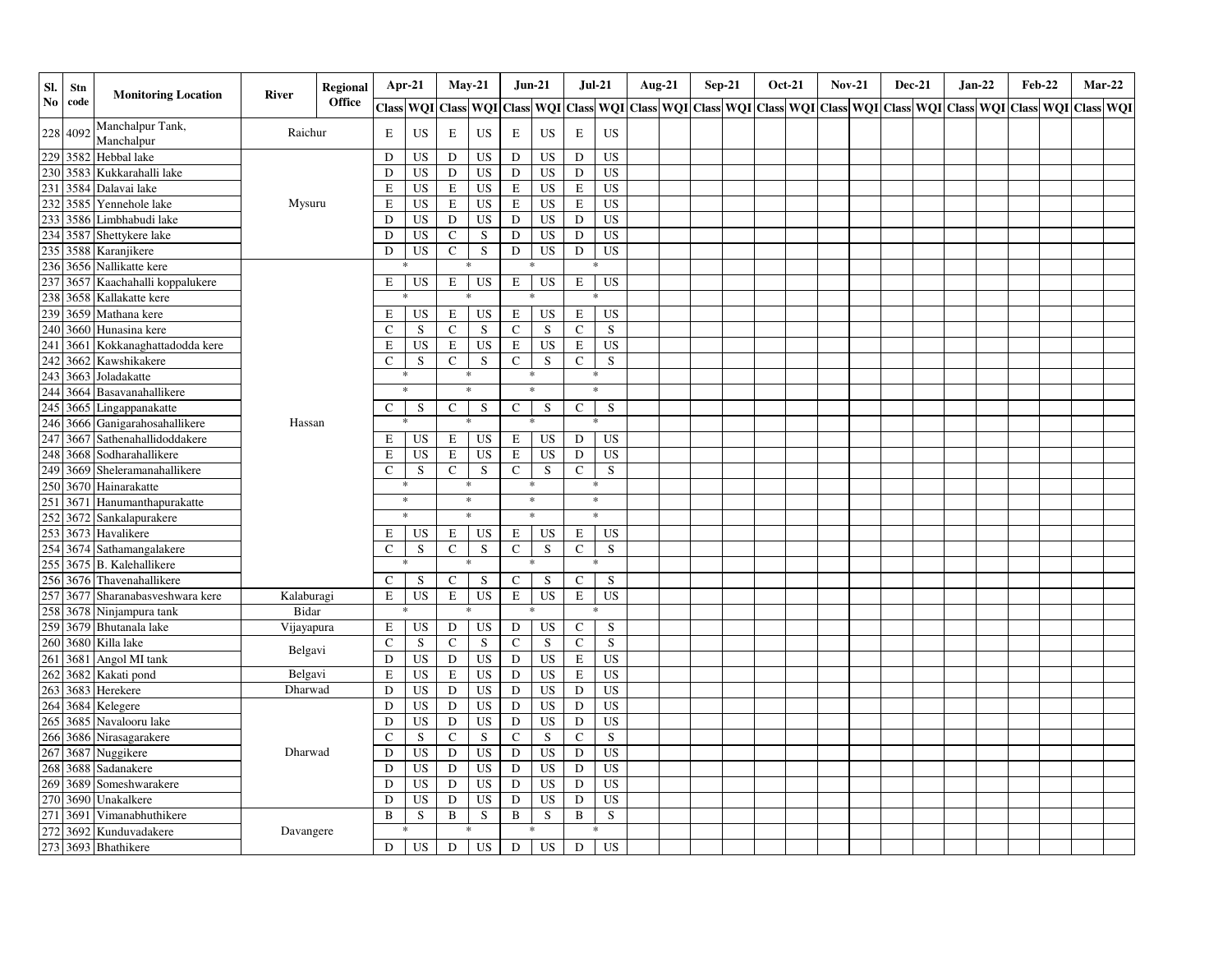| SI. | <b>Stn</b>     | <b>Monitoring Location</b> | <b>River</b> | Regional      | Apr-21 |   | $Mav-21$ | $Jun-21$ |   | Jul-21 | Aug-21                                                                                                                                                     | $Sep-21$ | <b>Oct-21</b> | $Nov-21$ | <b>Dec-21</b> |  | $Jan-22$ | $Feb-22$ | <b>Mar-22</b> |
|-----|----------------|----------------------------|--------------|---------------|--------|---|----------|----------|---|--------|------------------------------------------------------------------------------------------------------------------------------------------------------------|----------|---------------|----------|---------------|--|----------|----------|---------------|
|     | $\bf{No}$ code |                            |              | <b>Office</b> |        |   |          |          |   |        | Class  WQI  Class  WQI  Class  WQI  Class  WQI  Class  WQI  Class  WQI  Class  WQI  Class  WQI  Class  WQI  Class  WQI  Class  WQI  Class  WQI  Class  WQI |          |               |          |               |  |          |          |               |
|     |                | 274 3694 Shanthisagarkere  |              |               |        | B |          |          | B |        |                                                                                                                                                            |          |               |          |               |  |          |          |               |
|     |                | 275 3695 Kondajjikere      | Davangere    |               |        | В |          |          | B |        |                                                                                                                                                            |          |               |          |               |  |          |          |               |
|     |                | 276 3696 Aianakere         |              |               |        |   |          | US       |   | US     |                                                                                                                                                            |          |               |          |               |  |          |          |               |
|     |                | 277 3697 Mattadakere       | Chitradurga  |               | US     |   | US       | US       |   | US     |                                                                                                                                                            |          |               |          |               |  |          |          |               |
|     |                | 278 3565 Pilikula tank     | Mangaluru    |               | US     |   | US       |          |   |        |                                                                                                                                                            |          |               |          |               |  |          |          |               |

Note:  $* - No Water$  in the River/ Reservior/ Lake/Tank/Samples were not Collected.

NI-Newly Identified during April-2019

Class "A" – Drinking water source without conventional treatment but after disinfection.

Class "B" – Out door bathing (organized)

Class "C" – Drinking Water Source with conventional treatment followed by disinfection.

Class "D" – Propagation of wild life, fisheries

Class "E" – Irrigation, Industrial cooling, Controlled Waste disposal

**WQI = Water Quality Index, S means Satisfactory, US means Unsatisfactory**

**WQI - Water Quality Index : ( DO ≥ 4 mg/L BOD ≤ 3 mg/L FC ≤ 2500 MPN/100 ml & TC≤ 5000 MPN/100 ml ).**

Chief Scientific Officer(I/C)